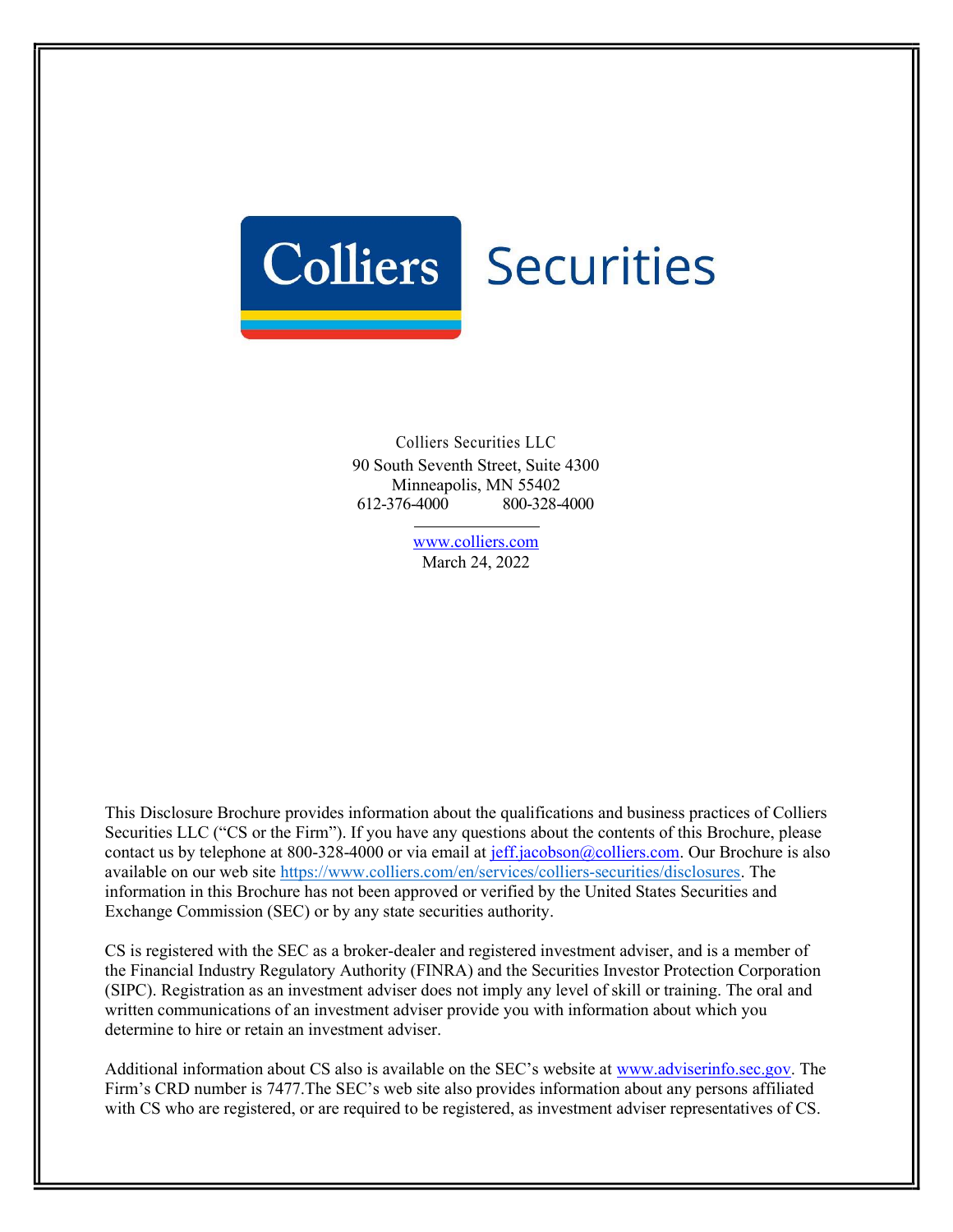# **ITEM 2: SUMMARY OF MATERIAL CHANGES**

Information about Colliers Securities LLC ("CS or the Firm") is provided in a narrative format in this Form ADV Part 2A brochure. This section provides a summary of the material changes to this brochure since the date of its last filing, March 5, 2021.

• The Firm has updated this entire Form ADV Part 2 brochure to highlight various aspects of its investment advisory programs and its clearing and custodial relationship with National Financial Services LLC, including billing practices, revenue sharing arrangements, important risks, and conflicts of interest.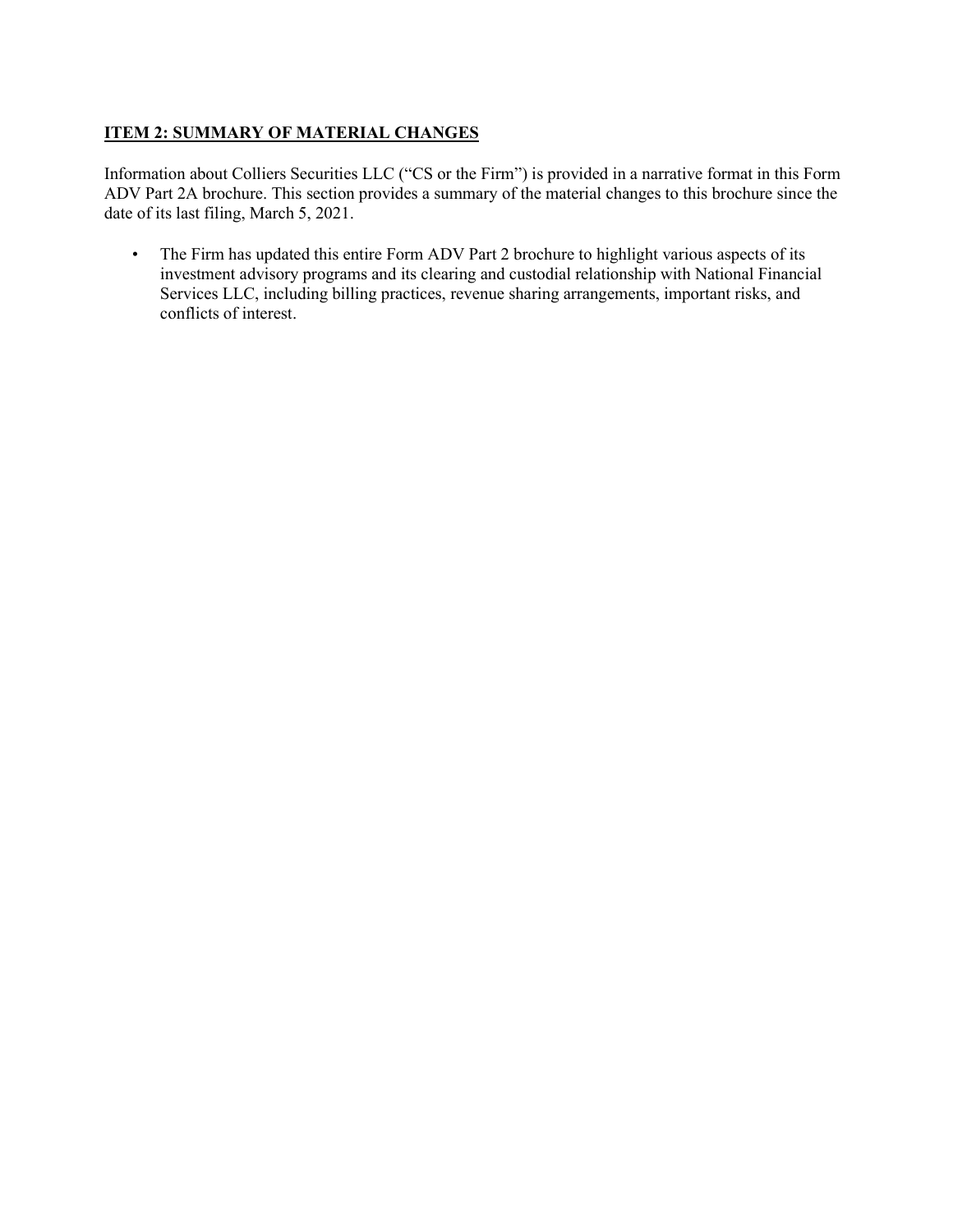# **ITEM 3:**

# **TABLE OF CONTENTS**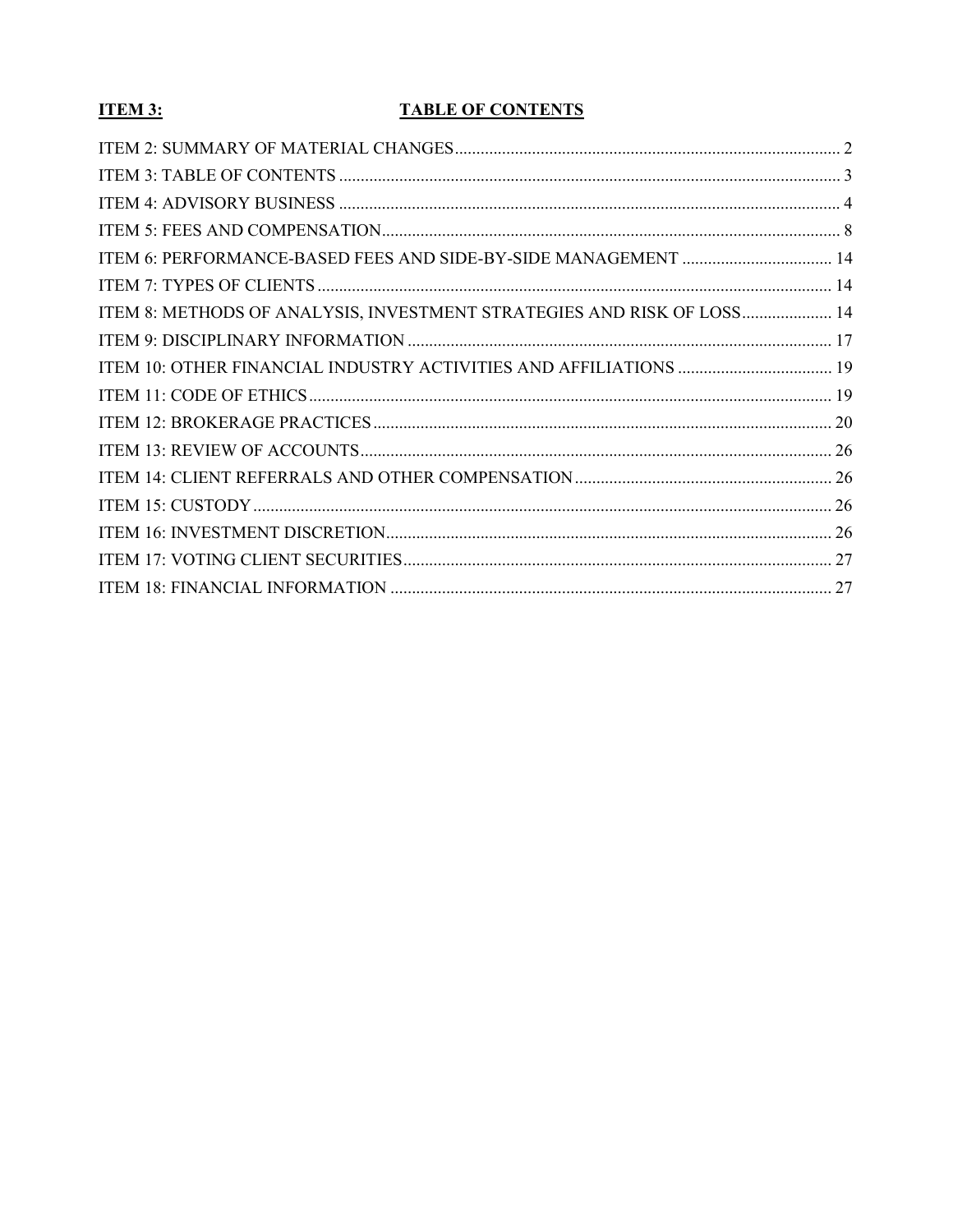# ITEM 4: ADVISORY BUSINESS

Colliers Securities LLC ("CS or the Firm") is registered with the SEC as a broker-dealer since 1977 and a registered investment adviser, and is a member of the Financial Industry Regulatory Authority (FINRA) and the Securities Investor Protection Corporation (SIPC). CS generally provides brokerage, custody and execution services through a clearing arrangement with National Financial Services LLC ("NFS" or "Custodian"), a nonaffiliated firm, member NYSE, SIPC and a Fidelity Investments® Company.

CS is wholly owned by Colliers Mortgage Holdings LLC ("CMH"). The principal indirect and ultimate owner of CS is Colliers International Group Inc.

CS offers two separate types of investment advisory services to its clients:

- Managed by non-affiliated investment advisers ("Wrap Programs" or "Outside Manager Programs"); and
- Managed by CS financial advisors ("Non-Wrap Programs")

As of December 31, 2021, CS manages \$257,828,591 in assets on a non-discretionary basis and \$44,156,149 on a discretionary basis.

# Advisory Services Offered Through CS Financial Advisors ("Non-Wrap Programs")

# Colliers Director Overview

Through the Colliers Director Program, CS provides non-discretionary investment advisory services to clients. The client pays an annual Advisory Fee (in lieu of commissions) which is billed on a quarterly basis and the client will incur other expenses when maintaining an account through this program such as Ticket Charge Fees (as defined and further explained herein below) for each transaction and other fees charged by the Custodian. The Colliers Director Program is not a Wrap program.

CS will consider the customer's personal financial information when making recommendations to the client regarding purchases and sales of securities. For non-discretionary accounts, investment decisions will be made by the client, as CS has no discretionary authority to effect securities transactions through the Colliers Director Program.

# Advisory Services Offered Through Outside Manager Programs ("Wrap Programs")

Rule 204-3(f) of the Investment Advisers Act of 1940 defines a wrap fee as a "program under which any client is charged a specified fee or fees not based directly on transactions in a client's account for investment advisory services (which may include portfolio management or advice concerning the selection of other advisers) and execution of client transactions." The wrap fee includes execution and custodial fees, investment advice and portfolio management services and reporting. Wrap fees are expressed as a percentage of the assets under management in a particular account, with clients being charged an annual Advisory Fee that is billed quarterly.

When accounts are in a wrap fee program, clients may pay more or less than if the same securities were purchased and paid for separately. If the securities were purchased outside of a wrap fee program, clients would not receive ongoing investment advice and portfolio management services and generally would pay separately for execution or custodial fees. In addition, the same share class for securities in the wrap fee programs is not always available outside of a wrap fee or other advisory program. In general, clients that do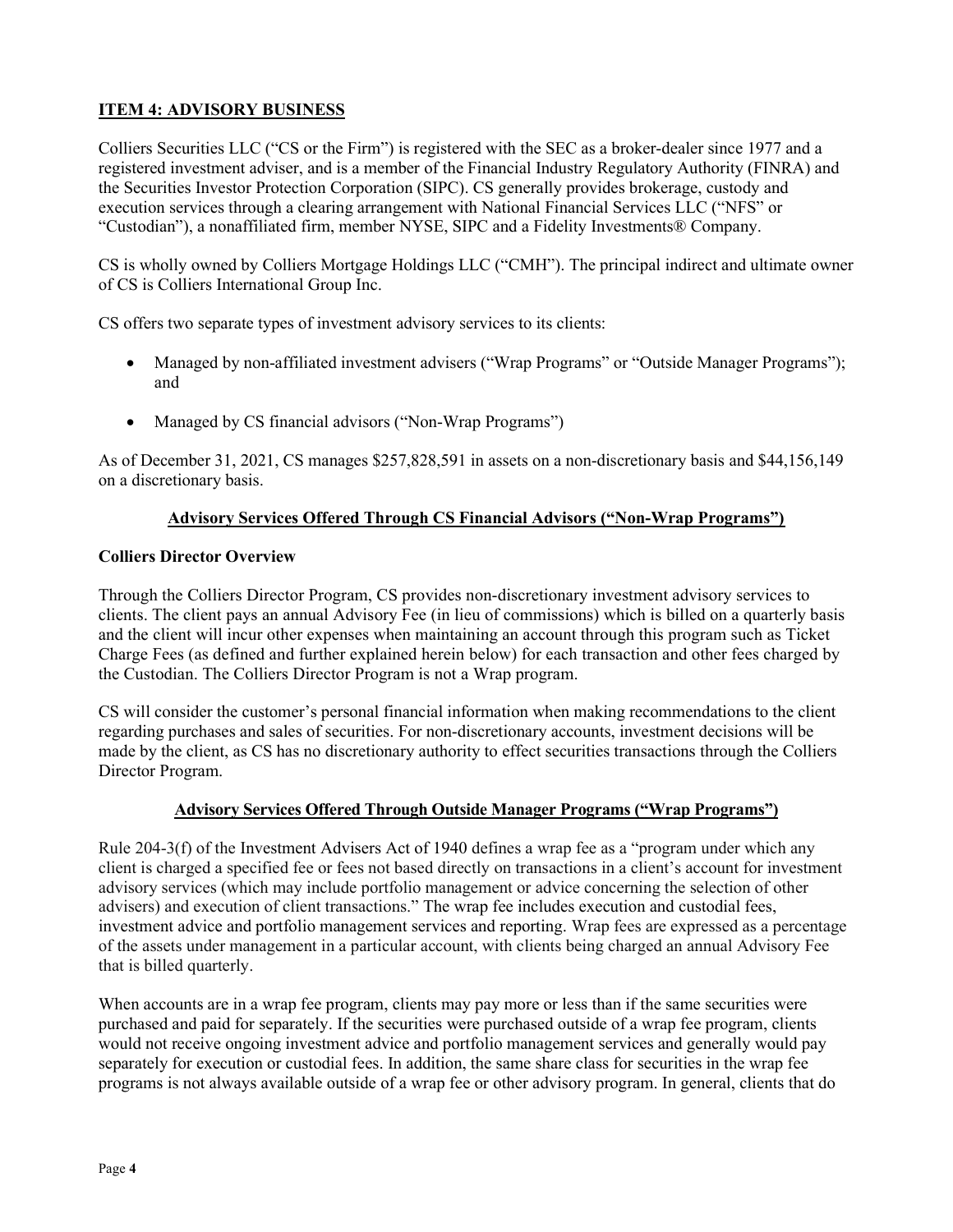not trade frequently or that do not wish to have ongoing investment advice or portfolio management services available to them will pay less in a non-wrap fee program.

In CS's wrap programs, which are managed as fully discretionary accounts, a Program Manager, Sub-Manager, or Sub-Adviser has the authority to manage the assets in your account on a fully discretionary basis. For all services, this discretionary authority includes the authority, without first consulting you: to determine the portion of assets in your account that shall be allocated to each investment or asset class and to change such allocation of assets as necessary; to take any and all other actions on your behalf that CS determines is customary or appropriate for a discretionary investment adviser to perform, including the authority to buy, sell, select, remove and replace securities, including mutual fund shares, stocks, bonds and other investments for the account; and to select the broker-dealers or others with which transactions for the account are effected. CS does not have the authority to withdraw funds or securities from your account other than for payment of quarterly advisory fees as agreed to in writing by you.

CS offers clients two wrap fee programs through the Envestnet Programs and the Colliers Compass Program.

### Envestnet Programs Overview

CS offers to its clients fully discretionary investment advisory services through Envestnet Asset Management, Inc. ("Envestnet"), an unaffiliated investment management firm, which is registered with the SEC as an investment adviser. Envestnet is a wholly-owned subsidiary of its parent company, Envestnet, Inc. (NYSE: ENV), a publicly held company.

Envestnet provides CS and its clients with a range of investment sub-advisory services through its various wrap programs, including Separately Managed Accounts ("SMA") and Unified Managed Accounts ("UMA") (together, the "Envestnet Programs" and individually, each an "Envestnet Program"). Clients that enroll in an Envestnet Program will execute an advisory agreement with CS and Envestnet.

CS and the client compile pertinent financial and demographic information to determine which Envestnet Program(s) to utilize and, if appropriate, identify appropriate managers and investment vehicles that will seek to meet the client's goals and objectives. Based on information provided by clients, CS also determines whether other third-party services providers should be used in conjunction with the Envestnet Programs.

CS may also use Envestnet's advisory service tools, whereby Envestnet provides only administrative and technology services to CS. Utilizing Envestnet tools, CS seeks to allocate the client's assets among the different options in the Envestnet Programs and determine the suitability of the asset allocation and investment options for the client, based on the client's age, other investments, financial situation, needs, investment objectives, investment experience, investment time horizon, liquidity needs, and risk tolerance, among other pertinent factors. CS performs due diligence regarding the various managers of the Programs selected by clients.

Envestnet is responsible for building its Programs, including selecting managers, day to day trading, rebalancing and reconciling the accounts. The managers in the Envestnet Programs will have full discretion over the trading activity in the client's account.

In addition to receiving the CS Disclosure Brochure, each client will receive the Envestnet Asset Management, Inc. brochure and Appendix to the brochure (the Wrap Fee Program brochure), which discuss the Envestnet Programs in detail. These brochures and disclosures are also available at https://adviserinfo.sec.gov/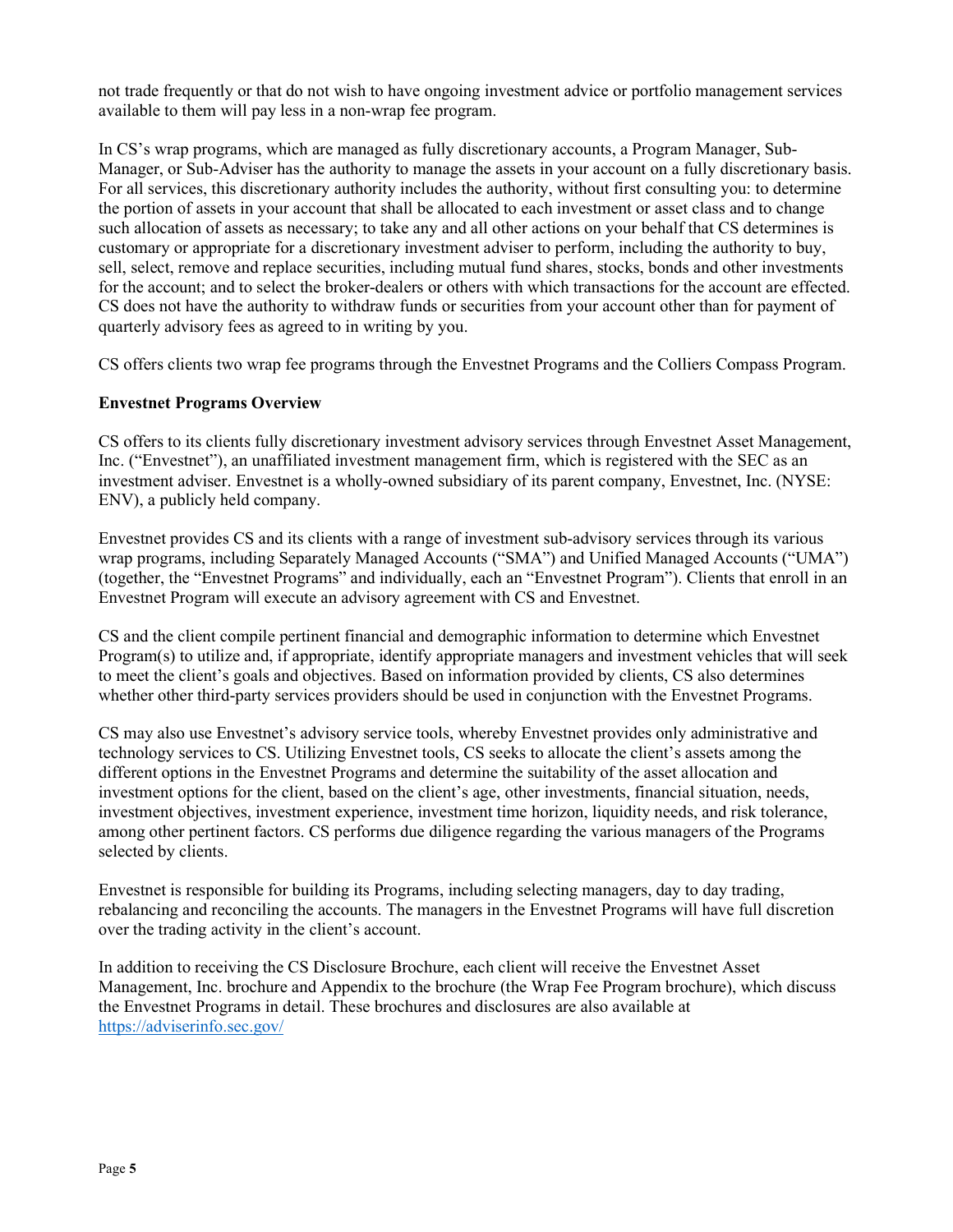### Colliers Compass Program Overview

CS offers its clients the Colliers Compass Program, which is an online discretionary investment management program designed for individual investors with accounts of \$5,000 or more. This program offers clients a selection of asset allocation model portfolios provided that at least \$5,000 (the "account minimum") is added to a client's account. Until the account minimum is reached, the account's assets will not be actively managed nor will CS act as a fiduciary with respect to such assets.

CS will, in its sole discretion, delegate or contract with third parties for the performance of all or a portion of the services provided to clients participating under the Colliers Compass Program, including without limitation the authority to determine the securities to be purchased, held and sold for client accounts and to implement securities trading and investment strategy decisions to one or more Sub-Advisers retained by CS. CS has a relationship with one such unaffiliated Sub-Adviser for the Colliers Compass Program, Geode Capital Management, LLC ("Geode" or "Sub-Adviser").

Geode is a registered investment adviser with the SEC and is not affiliated with CS. Each client in the Colliers Compass Program will receive the Geode and NFS disclosure brochure and Appendix to the brochure (the Wrap Fee Program brochure), which discusses Geode's investment management services in detail, in addition to the CS brochures which are also available at https://adviserinfo.sec.gov/

In its role as Sub-Adviser to CS for the Colliers Compass Program, Geode is solely responsible for determining the asset allocation portfolio based on information provided by each client alone or with the assistance of CS (in its capacity as the investment adviser), as applicable, for constructing the portfolios, and for ongoing discretionary portfolio management, including trading, rebalancing and other ongoing adjustments to client portfolios. Clients that enroll in the Colliers Compass Program will execute an advisory agreement with CS and Geode. As part of the Colliers Compass Program, Geode will serve as a client's investment manager, and will invest client accounts (each, an "account") in a portfolio of investments based on a client's selected investment and risk profile. Geode will invest account assets in a mix of mutual funds managed by Fidelity Management & Research Company ("FMRCo") and its affiliates ("Fidelity Funds"), exchange-traded funds ("ETFs") managed by FMRCo and its affiliates ("Fidelity ETFs"), and exchangetraded funds managed by unaffiliated investment advisers ("Non-Fidelity ETFs, and together with Fidelity Funds and Fidelity ETFs, "Funds").

The Colliers Compass Program is offered by CS through its clearing and custodial relationship with NFS in connection with the Fidelity Automated Managed Platform ("AMP"). Through AMP, CS is able to formulate, configure and deliver a digital advice offering to its clients. During enrollment, clients will provide information about a variety of factors and will be asked a series of questions known as the Investor Profile Questionnaire ("IPQ") through the Digital Platform (as defined below) regarding clients' financial situation, investment objectives, risk tolerance and planned investment time horizon ("Client Profile"). CS will then recommend an appropriate model and risk profile based upon a client's Client Profile. Geode is not responsible for gathering client information and determining or assisting clients in selecting an appropriate Model.

The Colliers Compass Program is designed to provide investors with a portfolio of investment funds that have a lower than average net expense ratio compared to funds in the same fund asset class ("Low-Cost Funds"), a significant portion of which are passive investment vehicles that seek to replicate the performance of relevant market indices. General investment strategies will include allocations to combinations of investment funds that may invest in underlying domestic stocks, foreign stocks, bonds and short-term investments. The allocation of investment funds will vary, and Geode, as the Sub-Adviser, may exclude any particular asset class or category of investment funds in its sole discretion.

In the Colliers Compass Program Agreement, CS is granted the power and authority to enter into trades on behalf of a client's account and will delegate such investment discretion to Geode. Geode assumes full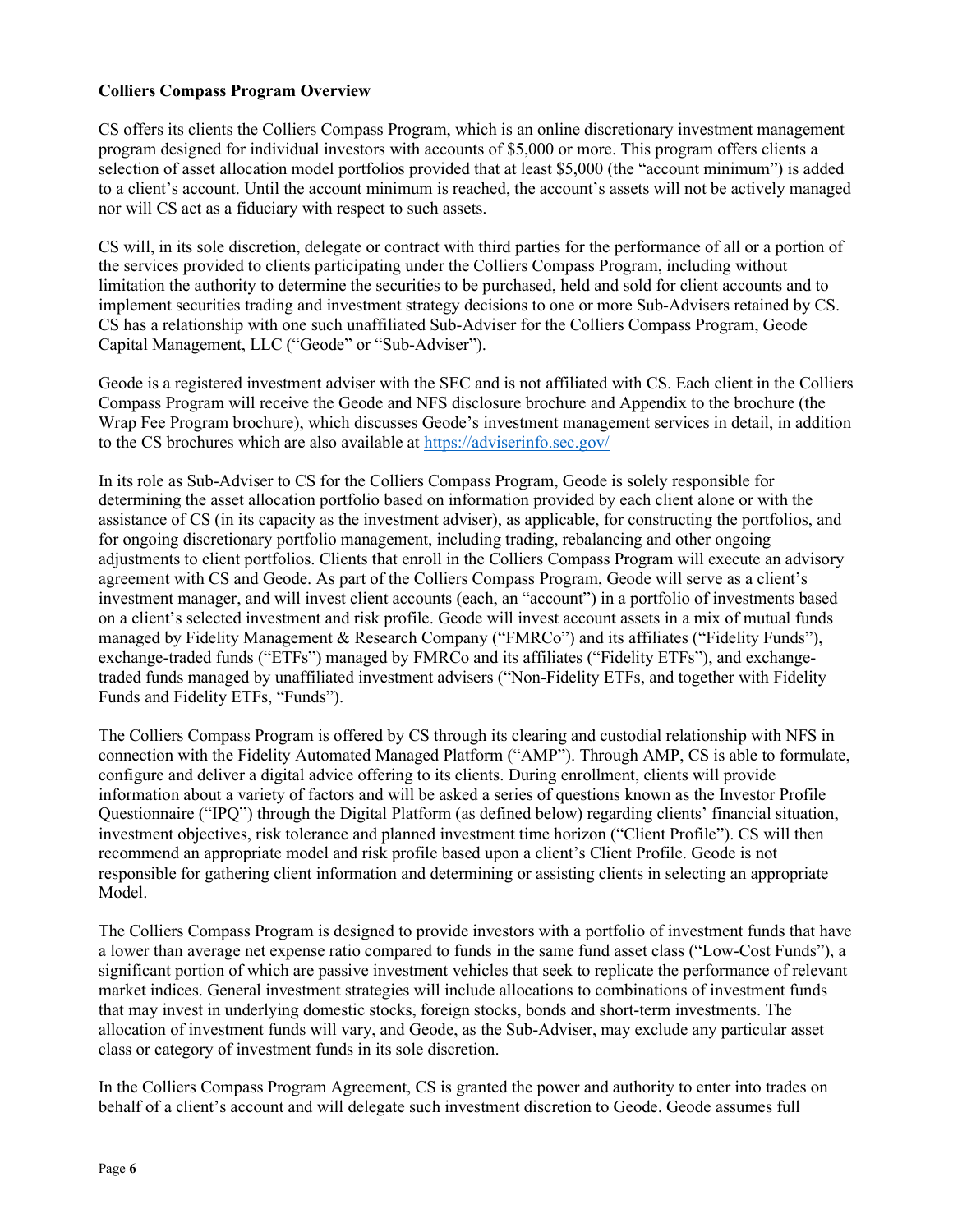discretionary trading and investment authority over the assets in client accounts and will manage each client account based on the investment model selected by the client at account opening or as the Client Profile is updated thereafter.

Investment advice provided through the Colliers Compass Program is based solely on information gathered through eMoney (or any replacement or successor platform). Most interactions with the Colliers Compass Program will be conducted electronically via email, through a digital platform, or via communications with your CS financial advisor. You can access important documents, view your account holdings and transactions, and review your portfolio's performance through eMoney. You will be asked to provide information to us on the Colliers Compass Program website and updates to your Account information will be submitted via this site as well. We will not send you any account documentation or communications in paper form unless we are required to do so under applicable law or we choose to do so. Your continued participation in the Collier's Compass Program is contingent upon agreeing to receive required account documentation and communications electronically. This should be taken into account when choosing whether or not to enroll in the Collier's Compass Program.

### Other Unaffiliated Investment Managers

CS may recommend or approve arrangements with unaffiliated investment advisers that provide discretionary investment supervisory services. Any reports other than brokerage reports prepared by unaffiliated investments advisers issued to the clients are not verified by CS. Unaffiliated investment advisers may impose minimum account size requirements. CS will receive its usual commissions on trades the client directs to CS, if any.

# Financial Planning

As a service to clients, CS financial advisors may provide financial planning services by reviewing a client's financial situation based on information the client provides and helping clients plan to meet their goals and needs. Financial planning may be facilitated through software that is proprietary to or licensed by CS. Please note that in order to provide a holistic assessment of your planning needs, CS may ask you to provide access to information or documents unrelated to your brokerage or advisory account at CS. CS does not provide accounting, legal or tax advice.

The financial planning recommendations provided by your CS financial advisor may be implemented through CS or other financial services providers. CS and its financial advisors do not charge you separately for financial planning services and are only compensated if the recommendations are implemented through CS. Before implementing any recommendations, you should carefully consider the benefits and costs of purchasing certain products or services through CS, and you may want to seek further advice from your lawyer and/or accountant, particularly in connection with estate planning, taxes, or business financial planning issues. You are not obligated to implement any of the recommendations provided by your CS financial advisor through CS. Your CS financial advisor must be appropriately licensed in order to offer the recommendations provided in your financial plan.

Recommendations made to you by your CS financial advisor in connection with your financial plan can only be implemented by you – in your sole discretion. Trades that are not made through an investment advisory account will result in additional brokerage commissions and/or fees. Purchasing certain securities may also result in higher fees and commissions.

### Information About Your Account

To ensure that you remain informed about your account, CS's Custodian, NFS, delivers trade confirmations and monthly statements to you when there is activity in your account. You should promptly review all account statements and trade confirmations to ensure that your account is being handled in accordance with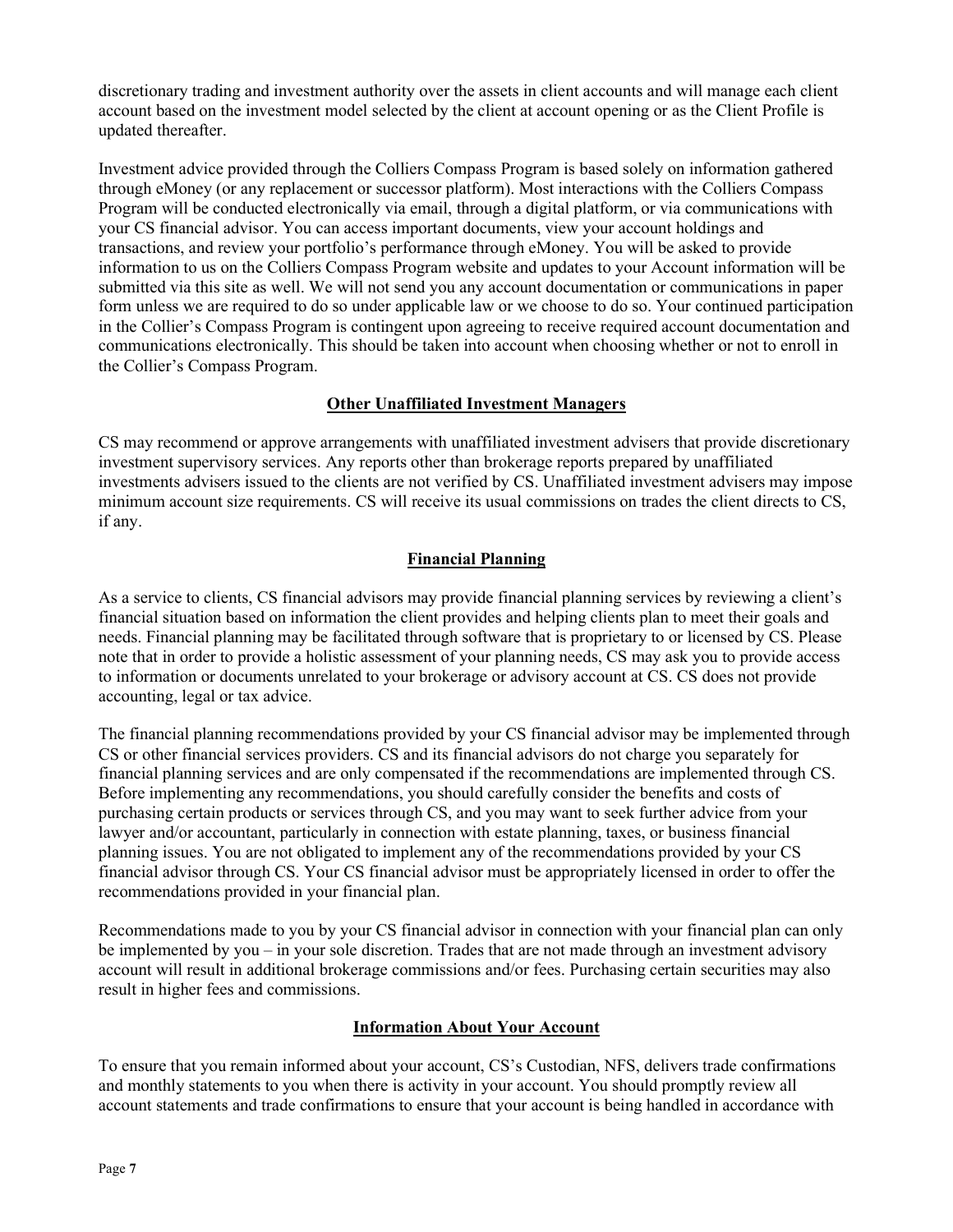your instructions, and immediately inform CS in writing of any discrepancies. If you have questions or need additional information regarding your account, you should contact your CS financial advisor.

Colliers Director Program accounts, Colliers Compass Program accounts, and Envestnet Program accounts are held through CS's broker-dealer, which in turn introduces assets to and clears transactions on a fullydisclosed basis through Custodian. CS directs all transactions related to the Colliers Director Program to Custodian for execution and confirmation.

#### **Solicitors**

CS may solicit clients for investment advisers that provide services that CS may choose not to provide, such as market timing services, and some consulting services such as assistance with investment policies, selection criteria, or portfolio monitoring. In each such case, a separate solicitor's disclosure document prepared by the investment adviser providing such services will describe the nature of the solicitor relationship, including any fee sharing arrangements between the solicitor and CS. The client will receive a disclosure acknowledgement of any such arrangement.

### ITEM 5: FEES AND COMPENSATION

For all investment advisory programs, you pay an annual Advisory Fee, which is expressed as a percentage that is billed against the total balance of your advisory account on a quarterly basis. CS, in its sole discretion, may elect to exclude certain assets from being included in the total balance of your advisory account (hereinafter, "excluded assets"). CS and your financial advisor price their services based on the total compensation they expect to receive from the account. You should make sure that you fully understand the services provided by CS and your financial advisor and all fees and compensation associated with your advisory account.

The Advisory Fee is automatically deducted from your account (or another account you have designated), and it is identified on your account statement which is issued by your Custodian. The Advisory Fee charged in the Colliers Director Program and Envestnet Program is charged only one quarter in advance. The Advisory Fee charged in the Colliers Compass Program is charged in arrears, approximately fifteen days following the end of each quarter.

### Advisory Fees – Non-Wrap Programs

### Colliers Director

In the Colliers Director Program, the client pays an annual Advisory Fee, which is charged quarterly in advance and is based on a percentage of assets under management as of the end of the previous calendar quarter. The Advisory Fee is negotiable subject to the maximum annual fee of 2.5%. CS and your financial advisor price their services based on the total compensation they expect to receive from the account. Clients should make sure that they fully understand the services provided by CS and the financial advisor and all fees and compensation associated with the client's account(s). The annual Advisory Fee as agreed upon between you and your financial advisor is documented in the Colliers Director Agreement and account statements issued by Custodian.

For newly established accounts, the Advisory Fee for the partial calendar quarter will be based on the inception date, the time remaining in the quarter and the inception value. The inception date is the first date the completed contract and any other required documents are received by CS and funds are on deposit in the account. Inception value is the value of assets in the account based on the closing prices the day before the inception date.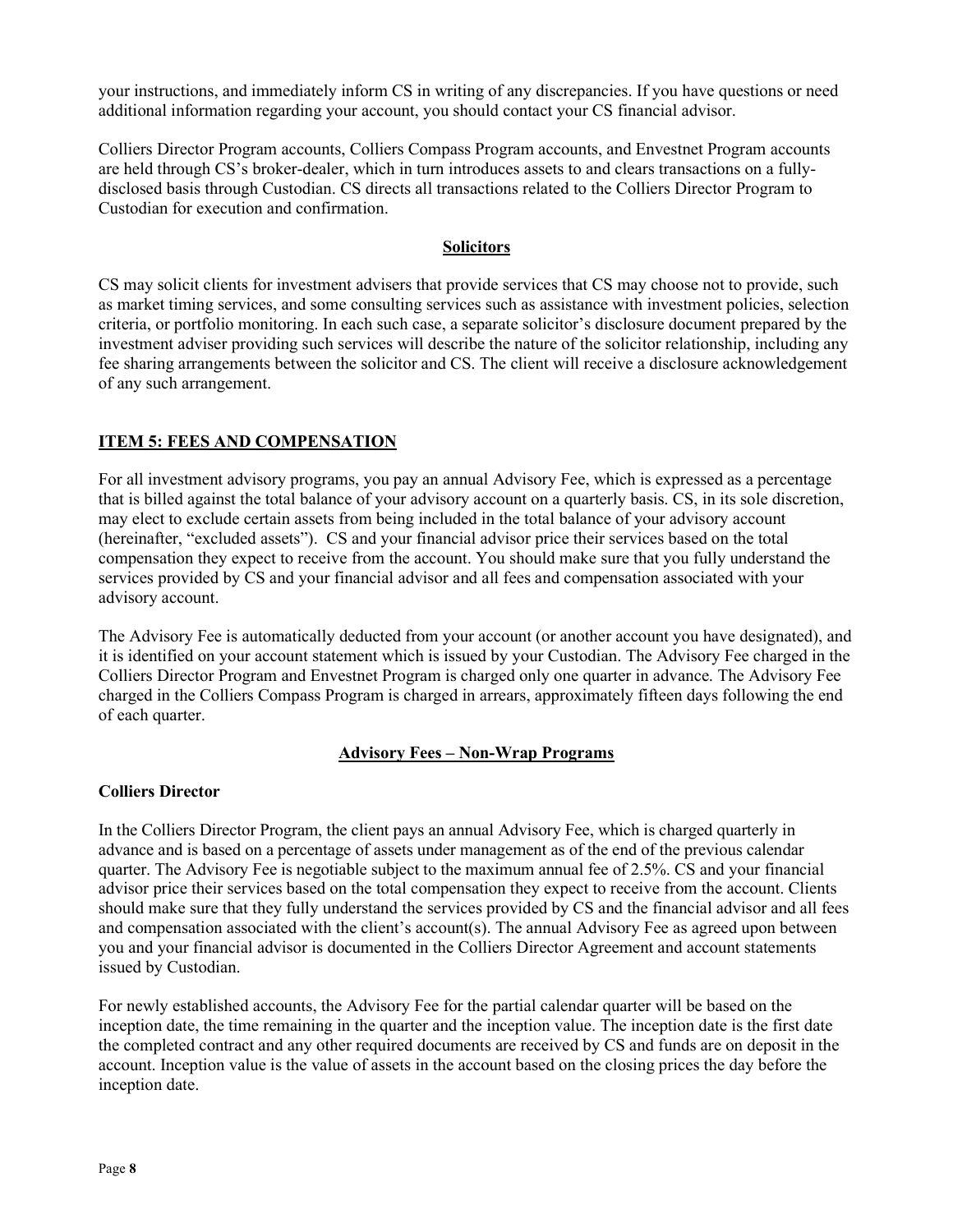For each succeeding calendar quarter, the Advisory Fee shall be payable to CS within 30 days after the last business day of the prior quarter based on the value of account assets on the last business day of the previous quarter. As discussed above, the Advisory Fee is automatically deducted from your account (or another account you have designated).

The annual Advisory Fee will not be adjusted for appreciation or depreciation of account assets during any calendar quarter. The range for an annual Advisory Fee in the Colliers Director Program is based on assets under management in your account:

| <b>Asset Value</b> | <b>Total Advisory Fee</b> |  |  |
|--------------------|---------------------------|--|--|
| First \$250,000    | Up to $2.5\%$             |  |  |
| Next \$250,000     | Up to $2.0\%$             |  |  |
| Over \$500,000     | Up to $1.5\%$             |  |  |

The minimum account size in the Colliers Director Program is \$25,000 which may be waived at the sole discretion of CS. The minimum annual Advisory Fee is \$250.

The annual Advisory Fee you pay in the Colliers Director Program includes investment advice and reporting services. The annual Advisory Fee in this program does not include certain costs to execute trades in your Account, i.e., Ticket Charge Fees ("Ticket Charges") and custodial fees that Custodian may charges in certain types of accounts (e.g., IRAs; retirement plans). Custodian has the sole discretion to waive any of its fees. In determining which advisory program to recommend to you, your financial advisor takes into account the fees and services that are included in or are in addition to the annual Advisory Fee. CS financial advisors take this into account when determining which advisory program to recommend to you.

Ticket Charge Fees for each transaction are as follows:

- \$0 for Eligible Mutual Fund Trades in the NTF Program
- $\bullet$  \$11 \$21 for Non-Eligible Mutual Fund Trades
- \$9 for Equity Trades
- \$19 for International Equity Trades
- \$15 for Fixed Income Trades
- \$25 for Fixed Income New Issues
- \$14 for Option Trades, plus up to \$1.25/Contract

Ticket Charge Fees are subject to change and are billed on a monthly basis in arrears.

Ticket Charges Fees and custodial fees are assessed by Custodian and are marked up by CS. These fees are separate from any Program Fee, Platform Fee, Advisory Fee or mutual fund fee or service-related fee outlined in other sections of this Disclosure Brochure.

### Termination of the Colliers Director Advisory Agreement

The Colliers Director Program Advisory Agreement may be terminated by the client or CS at any time, for any reason, upon receipt of 30 days prior written notice. Clients who wish to terminate this agreement should provide written notice to their financial advisor of record. Clients will only be charged the annual Advisory Fee for the number of days during the quarter the advisory services were provided prior to the termination date. Clients are not charged a liquidation fee if securities are to be delivered in-kind, otherwise certain commissions and/or fees may be charged by the broker-dealer liquidating security positions.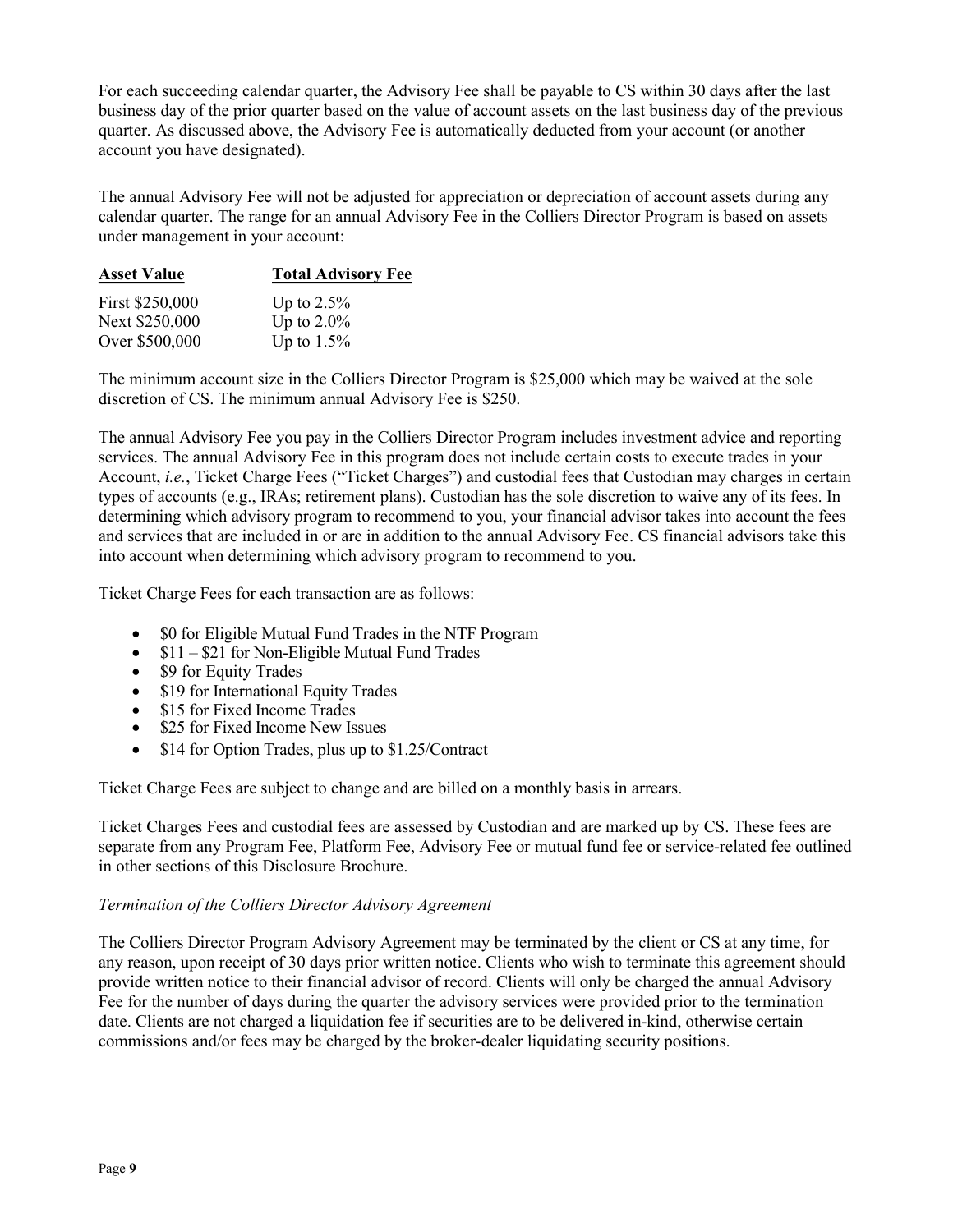### Advisory Fees – Wrap Programs

# Colliers Compass

In the Colliers Compass Program, the client pays an annual Advisory Fee of 0.95% (or 95 basis points). This annual Advisory Fee is not negotiable. The annual Advisory Fee is comprised of a Platform Fee of 0.25% (or 25 basis points) and a Program Fee of 0.70% (or 70 basis points). The Advisory Fee is paid quarterly in arrears and is based on the average daily assets in the Account as calculated on the last business day of the month ("Market Value"). The Advisory Fee covers the advisory services provided by CS and its financial advisors; Geode's ongoing sub-advisory services as provided to your account; certain trading costs and commissions; brokerage, clearing and custody services provided by NFS; and the communications program associated with the AMP platform and your account. The Advisory Fee will not be adjusted for appreciation or depreciation of account assets during any calendar quarter. These fees are broken out as follows:

The Platform Fee includes the AMP Platform Fee of 0.20% (or 20 basis points) and the Third-Party (or Sub-Advisor) Fee of 0.05% (or 5 basis points) of the Market Value. The Platform Fee portion of the annual Advisory Fee is paid to NFS and, in turn, NFS pays the applicable Sub-Manager or Sub-Adviser and any administration fee for managing your Colliers Compass account. The balance of the Advisory Fee is paid to CS with a portion paid to your financial advisor. The minimum Platform Fee for the Colliers Compass Program is \$25.

Upon establishing your Collier's Compass account, the Advisory Fee for the partial calendar quarter will be based on the inception date, the time remaining in the quarter and the amount of assets on the inception date. The inception date is the first date the completed contract and any other required documents are received by CS and funds are on deposit with CS. Inception value is the value of assets in the account based on the closing prices the day before the inception date.

### Additional Information Relating to Annual Advisory Fees For The Colliers Compass Program

The cost of investment advisory services provided through the Colliers Compass Program may be more or less than the cost of purchasing similar services through a different investment adviser. Among the factors that impact the relative cost of the Colliers Compass Program for a particular client include the size of the account; the size of the assets devoted to the strategy; and the Sub-Manager or Sub-Adviser fees.

Neither the Advisory Fee nor the Platform Fee covers certain charges associated with securities transactions in clients' accounts, including: (i) dealer markups, markdowns or spreads charged on transactions in over-the counter securities; (ii) costs relating to trading in certain foreign securities; (iii) the internal charges and fees that may be imposed by any Funds, (such as fund operating expenses, management fees, redemption fees, 12b-1 fees, regulatory fees, and other fees and expenses which may be assessed by Funds and will be discussed further in the appropriate prospectus or offering document; (iv) brokerage commissions or other charges imposed by broker-dealers or entities other than the custodian if and when trades are cleared by another brokerdealer; (v) the charge to carry tax lot information on transferred mutual funds or other investment vehicles, postage and handling charges, returned check charges, transfer taxes; stock exchange fees or other fees mandated by law, and (vi) any brokerage commissions or other charges, including contingent deferred sales charges ("CDSC"), imposed upon the liquidation of "in-kind assets" that are transferred into the Program. With respect to this latter type of charge, Geode may liquidate such assets transferred into a Program in its sole discretion. Clients should thus be aware that if they transfer in-kind assets into the Colliers Compass Program, Geode may liquidate such assets immediately or at a future point in time and clients may incur a brokerage commission or other charge, including a CDSC. Clients also may be subject to taxes when Geode liquidates such assets. Accordingly, Clients should consult with their financial advisor and tax consultant before transferring in-kind assets into the Colliers Compass Program.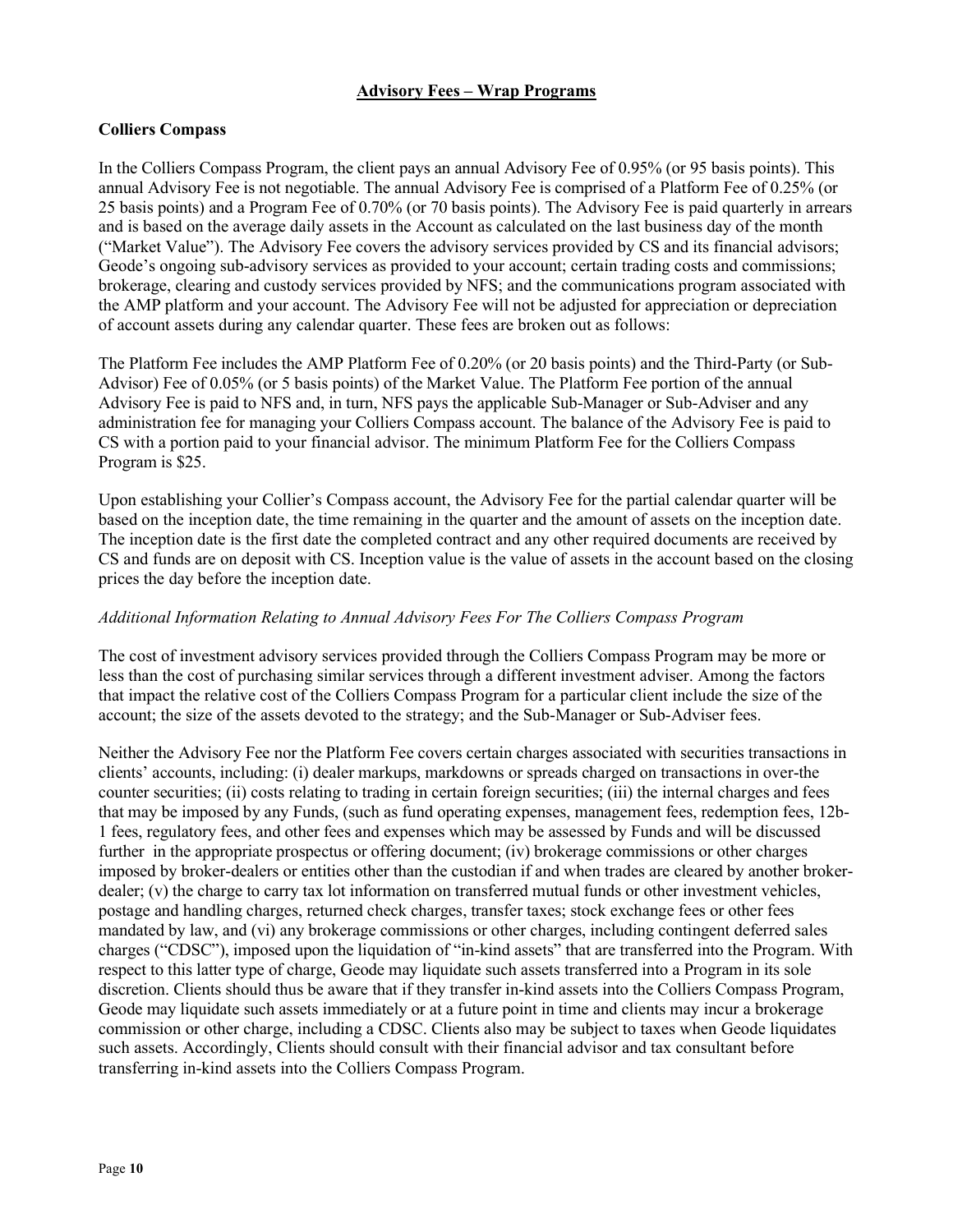In addition to the redemption fees described above, a client may incur redemption fees, when the portfolio manager to an investment strategy determines that it is in the client's overall interest, in conjunction with the stated goals of the investment strategy, to divest from certain Funds prior to the expiration of the minimum holding period of the Funds. Some mutual funds assess redemption fees to investors upon the short-term sale of its funds. Depending on the particular mutual fund, this may include sales for rebalancing purposes. Please see the prospectus for the specific mutual fund for detailed information regarding such fees

Neither the Advisory Fee nor the Platform Fee covers certain custodial fees that may be charged to clients by the Custodian. Clients also may be charged for specific account services, such as ACAT transfers, electronic fund and wire transfer charges, and for other optional services elected by clients. Similarly, the Program Fee does not cover certain non-brokerage-related fees such as individual retirement account ("IRA") trustee or custodian fees and tax-qualified retirement plan account fees and annual and termination fees for retirement accounts (such as IRAs).

### Termination of the Colliers Compass Advisory Agreement

The Colliers Compass Program Advisory Agreement may be terminated by the client or CS at any time, for any reason, upon receipt of 30 days prior written notice. Clients who wish to terminate this agreement should provide written notice to their financial advisor of record. Clients will only be charged the annual Advisory Fee for the number of days during the quarter the advisory services were provided prior to the termination date. Clients are not charged a liquidation fee if securities are to be delivered in-kind, otherwise certain commissions and/or fees may be charged by the broker-dealer liquidating security positions.

### Envestnet Programs

Clients in Envestnet Programs pay an annual Advisory Fee and a separate Envestnet Program Fee to receive CS's and Envestnet's investment advisory services. Together, these fees are charged quarterly in advance and are based on a percentage of assets under management in the account as of the end of the previous calendar quarter. The annual Advisory Fee will not be adjusted for appreciation or depreciation of account assets during any calendar quarter.

# Annual Advisory Fee

The range for an annual Advisory Fee listed immediately below is based on assets under management. These fees may be negotiable.

| <b>Asset Value</b> | <b>Total Advisory Fee</b> |
|--------------------|---------------------------|
| First \$250,000    | Up to $2.5\%$             |
| Next \$250,000     | Up to $2.0\%$             |
| Over \$500,000     | Up to $1.5\%$             |

Advisory Fees billed on a quarterly basis shall be payable to CS within 30 days after the last business day of the prior quarter based on the value of account assets on the last business day of the previous quarter. These fees will be automatically deducted from the account (or an account you so designate).

### Envestnet Program Fees

The Envestnet Program Fee covers all transaction costs incurred in a client's account. The Envestnet Program Fee is billed quarterly in advance of each quarter and calculated based on a percentage of assets under management in a client's account as of the end of the previous calendar quarter. The Envestnet Program Fee and annual Advisory Fee will not be adjusted for appreciation or depreciation of account assets during any calendar quarter.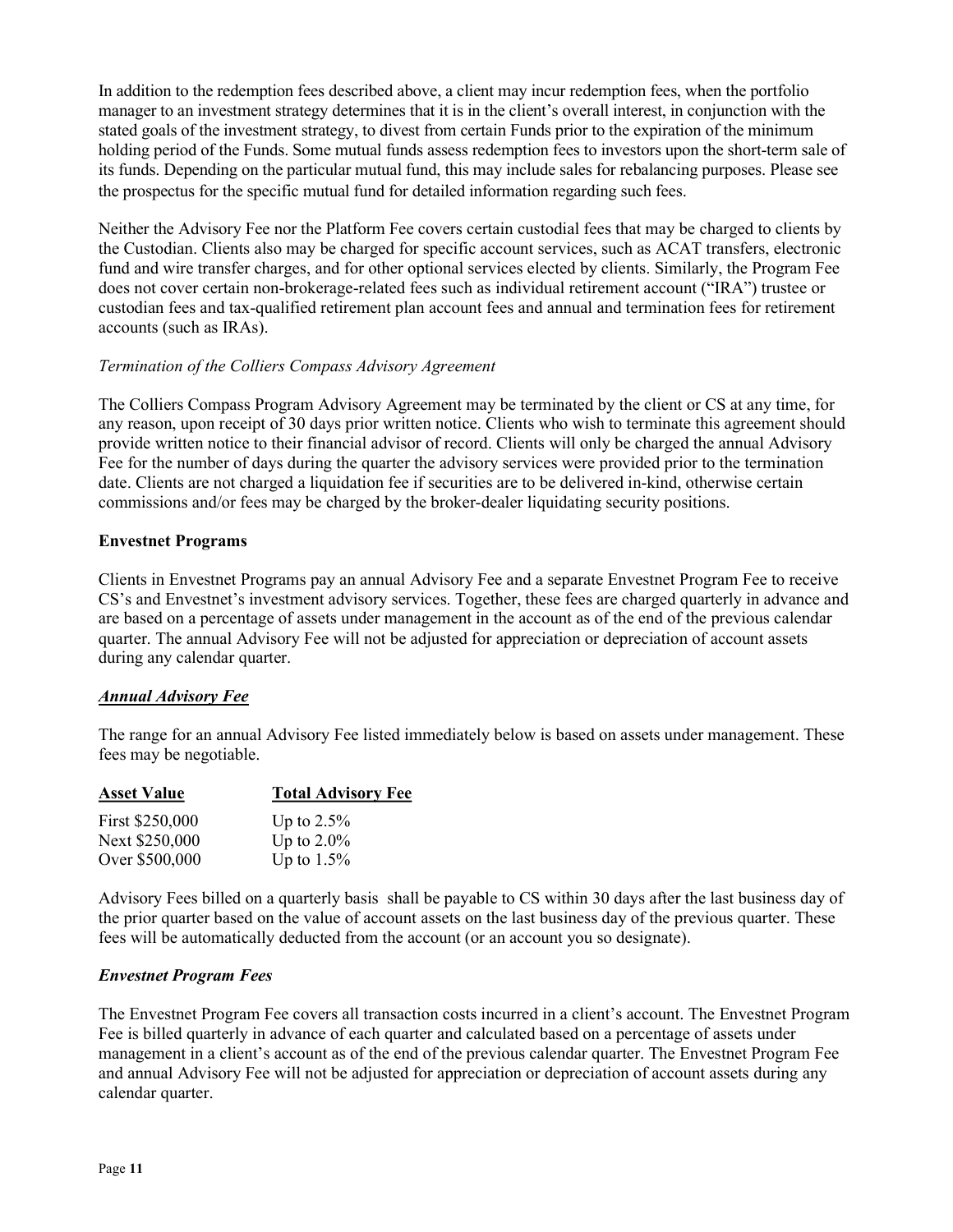Upon establishing your investment advisory account through an Envestnet Program, the Envestnet Program Fee and Advisory Fee for the partial calendar quarter will be based on the inception date, the time remaining in the quarter and the amount of assets on the inception date. The inception date is the first date the completed contract and any other required documents are received by CS and funds are on deposit with CS. Inception value is the value of assets in the account based on the closing prices the day before the inception date.

The Envestnet Program Fee is used by Envestnet to pay Sub-Managers, Sub-Advisers, Model Providers, and other service providers (if needed) and it covers an account administration fee. Depending on the services utilized by CS, the Program Fee also includes investment management services comprised of client profiling assistance, strategic asset allocation assistance, style allocation assistance, research and evaluation of approved investment strategies and Funds, account performance calculations, account rebalancing, account reporting, account billing administration and other operational and administrative services. However, clients whose advisor performs or utilizes a third-party to perform certain of these services listed above pay a lower Program Fee.

Certain fees are not included in the Envestnet Program Fee, the most significant of which is the annual Advisory Fee charged by CS and any additional fees separately charged by Custodian.

The Envestnet Program Fees shown below include estimated brokerage, clearing and custodial fees based on a percentage of a client's assets held in a given Envestnet Program, but do not include the annual Advisory Fee charged by CS. For certain custodial relationships, Envestnet is able to present the Envestnet Program Fee as part of the Client's fee schedule in the client agreement. To the extent that such fees are not included in the fee schedule, the client will be so informed in writing.

| <b>SMA Portfolios</b>             |                     |                                               |                                     |                                                  |                    |
|-----------------------------------|---------------------|-----------------------------------------------|-------------------------------------|--------------------------------------------------|--------------------|
| Amount                            | Equity/Balanced     | <b>Trixed</b> Income                          |                                     |                                                  | <b>PMC</b>         |
|                                   | SMA Portfolios*     | SMA Portfolios* Funds**                       |                                     | PMC Liquid                                       | Quantitative       |
|                                   |                     |                                               |                                     | Alternatives                                     | PortfoliosTM       |
| First \$250,000                   | $ 0.50\% - 1.81\% $ | $0.50\%$ -                                    | $0.27\% - 0.69\%$ 0.45\% $- 0.75\%$ |                                                  | $0.205\%$ -        |
|                                   |                     |                                               |                                     |                                                  | $0.55\%$           |
| Next \$250,000                    | $ 0.50\% - 1.56\%$  | $0.50\%$ -                                    | $ 0.27\% - 0.50\% 0.45\% - 0.63\% $ |                                                  | $0.05\% - 0.55\%$  |
| Next \$500,000                    | $ 0.50\% - 1.50\%$  | $0.50\%$ -                                    | $ 0.25\% - 0.41\% 0.45\% - 0.63\% $ |                                                  | $0.05\% - 0.55\%$  |
| Next $$1,000,000 0.50\%$ - 1.36%  |                     | $\vert 0.50\%$ - 1.21% $\vert 0.23\%$ - 0.38% |                                     | $ 0.45\% - 0.63\%$                               | $10.05\% - 0.55\%$ |
| Next \$3,000,000 $0.50\%$ - 1.26% |                     |                                               | $0.50\% - 1.20\%$ $0.23\% - 0.36\%$ | $ 0.45\% - 0.63\%$                               | $10.05\% - 0.55\%$ |
| Over \$5,000,000 $0.50\%$ - 1.26% |                     | $0.50\% - 1.20\%$ $0.23\% - 0.35\%$           |                                     | $\left  0.45\% - 0.63\% \right  0.05\% - 0.55\%$ |                    |

The standard fee schedules for Envestnet's Programs are as follows and vary based on the Program selected. Lower fess may be separately negotiated by CS:

\* The Envestnet Program Fee charged depends on the manager(s) selected. These fees are calculated on a per account basis. Mutual funds, ETFs and alternative investments charge their own fees for investing the pool of assets in the respective investment vehicle. Please see the prospectus or related disclosure document for information regarding these these other fees.

\*\* Envestnet or its affiliates do not typically receive 12b-1 fees from mutual funds in which clients invest. Any 12b-1 fees inadvertently received shall be returned to the fund company.

| SMA Asset Allocation Programs (limited to Mutual Funds and ETFs) |                    |                     |                      |                  |
|------------------------------------------------------------------|--------------------|---------------------|----------------------|------------------|
| Amount                                                           | Foundation         | <b>MFS</b>          | <b>PMC</b> Strategic | Third Party Fund |
|                                                                  | Portfolios         |                     | <b>ETF</b> Solutions | Strategist       |
| <b>First \$250,000</b>                                           | $ 0.10\% - 0.25\%$ | $0.20\%$ - $0.81\%$ | $0.10\% - 1.00\%$    | $0.19\%$ -       |
| Next \$250,000                                                   | $ 0.10\% - 0.25\%$ | $0.20\%$ - $0.63\%$ | $0.10\% - 0.81\%$    | $0.19\%$ -       |
| Next \$500,000                                                   | $0.10\% - 0.25\%$  | $0.20\%$ - $0.56\%$ | $0.10\% - 0.76\%$    | $0.19\%$ -       |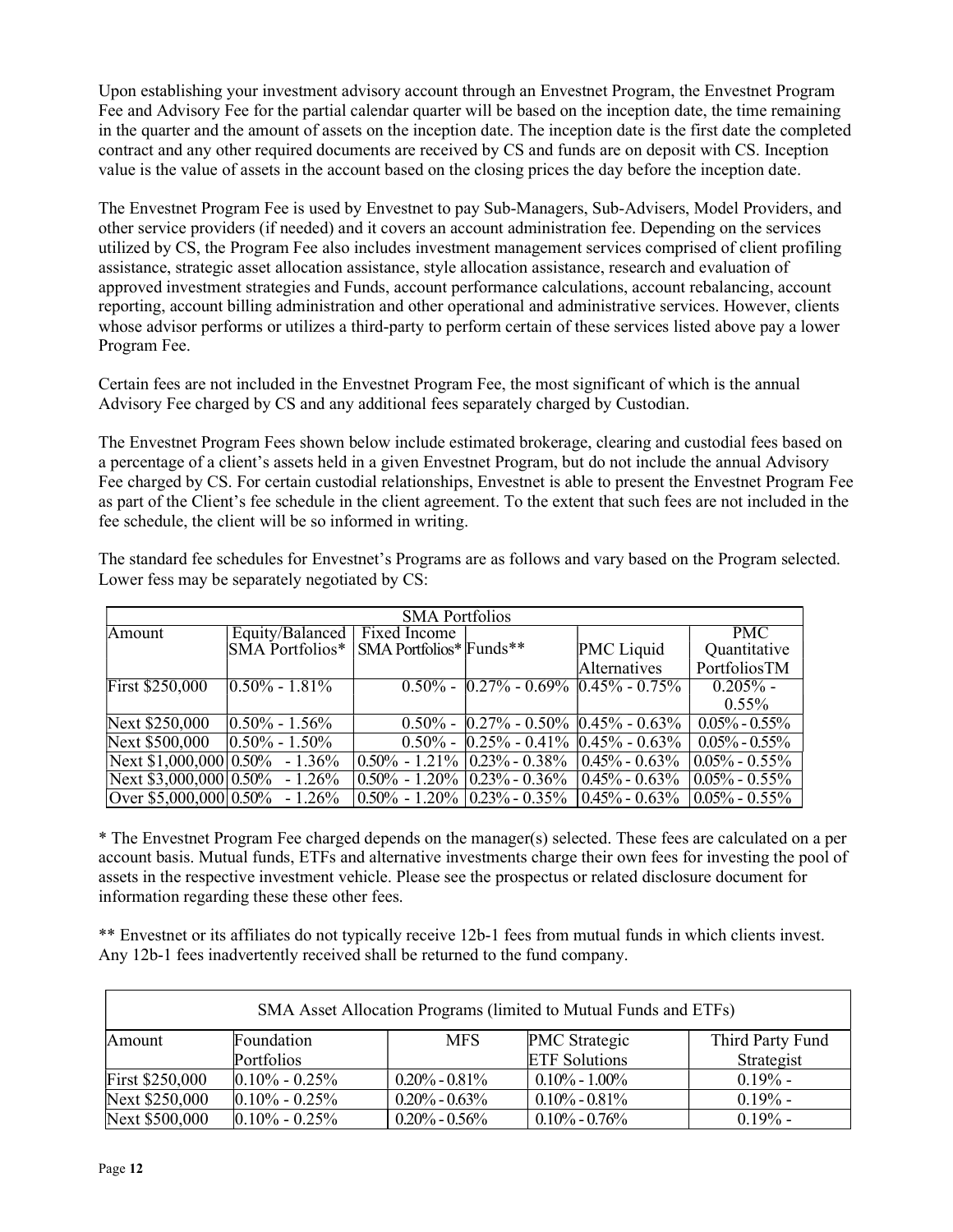| Next \$1,000,000 $ 0.10\% - 0.25\% $ | $0.20\% - 0.46\%$   | $0.10\% - 0.73\%$         | $0.19\%$ - |
|--------------------------------------|---------------------|---------------------------|------------|
| Next \$3,000,000 $ 0.10\% - 0.25\% $ | $0.20\%$ - $0.39\%$ | $^{\prime}$ 0.10% - 0.70% | $0.19\%$ - |
| Over $$5,000,000$ 0.10% - 0.25%      | $0.20\%$ - $0.38\%$ | $0.10\% - 0.69\%$         | $0.19\%$ - |

\* The Envestnet Program Fee charged depends on the manager(s) selected. These fees are calculated on a per account basis. Mutual funds, ETFs and alternative investments charge their own fees for investing the pool of assets in the respective investment vehicle. Please see the prospectus or related disclosure document for information regarding these fees.

\*\* Envestnet or its affiliates do not typically receive 12b-1 fees from mutual funds in which clients invest. Any 12b-1 fees inadvertently received shall be returned to the fund company.

| Multi-Style Accounts   |                                 |                       |  |  |
|------------------------|---------------------------------|-----------------------|--|--|
| Amount                 | Unified Managed Accounts (UMA)* | PMC Guided Portfolios |  |  |
| <b>First \$250,000</b> | $ 0.25\% - 0.88\%$              | $ 0.35\% - 1.56\%$    |  |  |
| Next \$250,000         | $ 0.25\% - 0.63\%$              | $ 0.35\% - 1.31\%$    |  |  |
| Next \$500,000         | $ 0.25\% - 0.56\% $             | $ 0.35\% - 1.19\%$    |  |  |
| Next \$1,000,000       | $ 0.25\% - 0.49\%$              | $ 0.35\% - 1.05\%$    |  |  |
| Next \$3,000,000       | $ 0.25\% - 0.44\%$              | $ 0.35\% - 0.91\%$    |  |  |
| Over \$5,000,000       | $0.25\% - 0.41\%$               | $0.35\% - 0.91\%$     |  |  |

\* Add an additional 0.35% - 0.60% for each Third Party Model used in the UMA portfolio. However, certain Third-Party Models may have lower or higher fees.

\*\* Envestnet or its affiliates do not typically receive 12b-1 fees from mutual funds in which clients invest. Any 12b-1 fees inadvertently received shall be returned to the fund company.

### Other Issues Relating to Fees For The Envestnet Programs

The cost of investment advisory services provided through the Envestnet Programs may be more or less than the cost of purchasing similar services through a different investment adviser. Among the factors impacting the relative cost of the program to a particular client include the size of the account; the type of account (i.e., equity or fixed income); the size of the assets devoted to a particular strategy; and the managers selected.

The Envestnet Program Fee does not cover certain charges associated with securities transactions in clients' accounts, including: (i) dealer markups, markdowns or spreads charged on transactions in over-the counter securities; (ii) costs relating to trading in certain foreign securities; (iii) the internal charges and fees that may be imposed by any Funds, (such as fund operating expenses, management fees, redemption fees, 12b-1 fees, regulatory fees, and other fees and expenses which may be assessed by Funds and will be discussed further in the appropriate prospectus or offering document; (iv) brokerage commissions or other charges imposed by broker-dealers or entities other than the custodian if and when trades are cleared by another broker-dealer; (v) the charge to carry tax lot information on transferred mutual funds or other investment vehicles, postage and handling charges, returned check charges, transfer taxes; stock exchange fees or other fees mandated by law, and (vi) any brokerage commissions or other charges, including contingent deferred sales charges ("CDSC"), imposed upon the liquidation of "in-kind assets" that are transferred into an Envestnet Program. With respect to this latter type of charge, Envestnet may liquidate such assets transferred into an Envestnet Program in its sole discretion. Clients should thus be aware that if they transfer in-kind assets into an Envestnet Program, Envestnet or a manager may liquidate such assets immediately or at a future point in time and clients may incur a brokerage commission or other charge, including a CDSC. Clients also may be subject to taxes when Envestnet or a manager liquidates such assets. Accordingly, Clients should consult with their financial advisor and tax consultant before transferring in-kind assets into an Envestnet Program.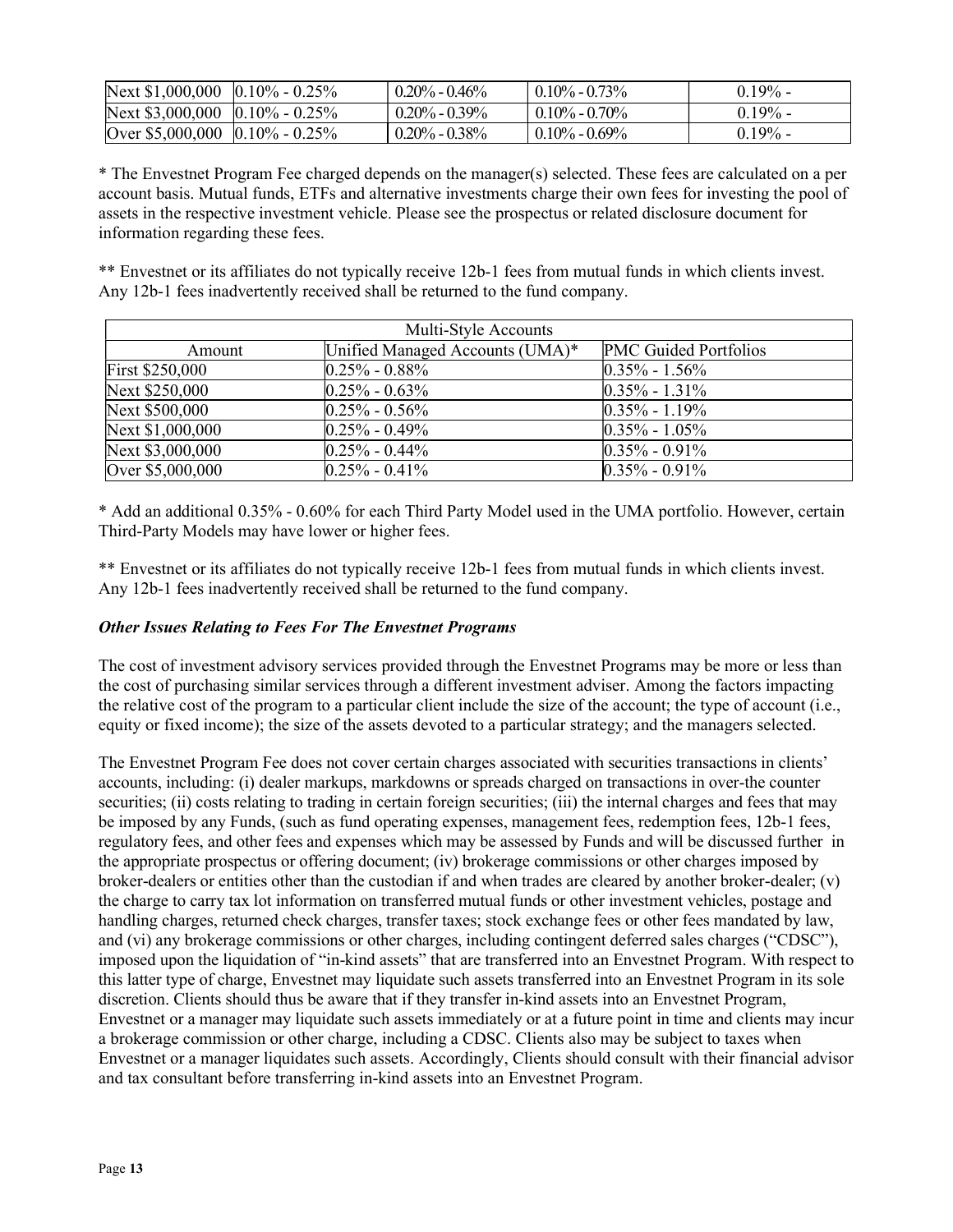In addition to the redemption fees described above, a client may incur redemption fees, when the portfolio manager to an investment strategy determines that it is in the client's overall interest, in conjunction with the stated goals of the investment strategy, to divest from certain Funds prior to the expiration of the minimum holding period of the Funds. Some mutual funds assess redemption fees to investors upon the short-term sale of its funds. Depending on the particular mutual fund, this may include sales for rebalancing purposes. Please see the prospectus for the specific mutual fund for detailed information regarding such fees

The Envestnet Program Fee does not cover certain custodial fees that may be charged to clients by the Custodian. Clients also may be charged for specific account services, such as ACAT transfers, electronic fund and wire transfer charges, and for other optional services elected by clients. The Envestnet Program Fee does not cover certain non-brokerage-related fees such as individual retirement account ("IRA") trustee or custodian fees and tax-qualified retirement plan account fees and annual and termination fees for retirement accounts (such as IRAs).

### Termination of the Envestnet Program Advisory Agreement

The Envestnet Program Advisory Agreement may be terminated by CS or the client at any time, for any reason, upon receipt of 30 days prior written notice. Clients who wish to terminate this agreement should provide written notice to their financial advisor of record. Clients will only be charged the annual Advisory Fee and the Envestnet Program Fee for the number of days during the quarter the advisory services were provided prior to the termination date. Clients are not charged a liquidation fee if securities are to be delivered in-kind, otherwise certain commissions and/or fees may be charged by the broker‐dealer liquidating security positions.

# Financial Planning Fees

As discussed hereinabove, the financial planning recommendations provided by your CS financial advisor may be implemented through CS or other financial services providers. CS financial advisors do not charge you separately for financial planning services and are only compensated if the recommendations are implemented through CS. Before implementing any recommendations, you should carefully consider the benefits and costs of purchasing certain products or services, and you may want to seek further advice from your lawyer and/or accountant, particularly in connection with estate planning, taxes, or business financial planning issues. You are not obligated to implement any of the recommendations provided by your CS financial advisor through CS. Your CS financial advisor must be appropriately licensed in order to offer the recommendations provided in your financial plan.

# ITEM 6: PERFORMANCE-BASED FEES AND SIDE-BY-SIDE MANAGEMENT

CS does not charge any performance-based fees (fees based on a share of capital gains on or capital appreciation of the assets of a client) in our Envestnet, Colliers Compass, or Colliers Director programs.

# **ITEM 7: TYPES OF CLIENTS**

CS provides portfolio management services to individuals, high net worth individuals, trusts, estates, pension and profit sharing plans, charitable organizations and corporations, and business entities. It will also furnish advice to clients on matters not involving securities. Account minimums vary based upon the program selected and the requirements of any sub-advisors within that particular program.

# ITEM 8: METHODS OF ANALYSIS, INVESTMENT STRATEGIES AND RISK OF LOSS

CS utilizes the services of third-party asset allocation tools and databases to monitor and review the investment options available in its wrap programs. Generally, the client completes a questionnaire, which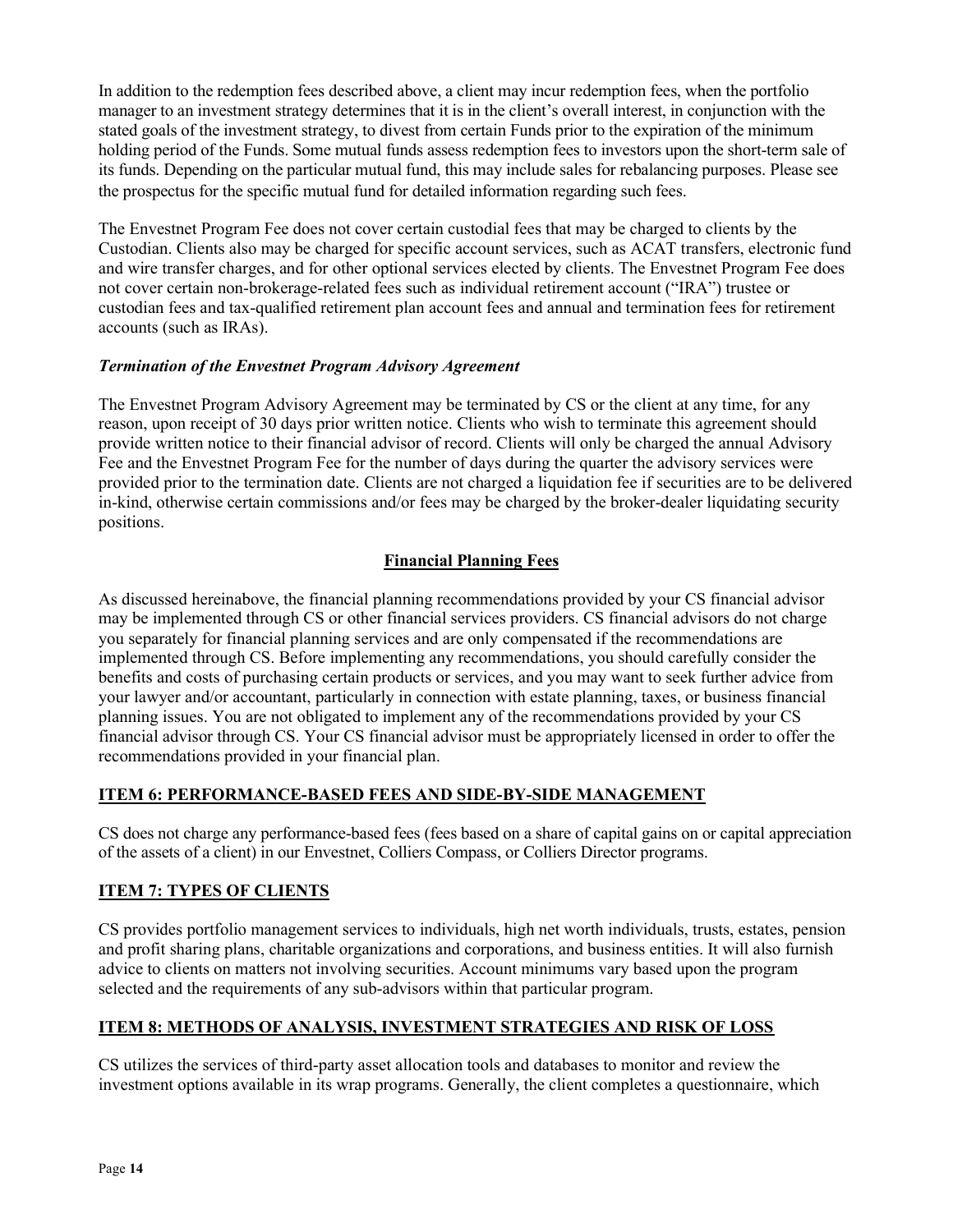provides the framework for the selection of investment vehicles. Clients are notified that investing in securities involves risk of loss that they should be prepared to bear.

Strategies recommend to and selected by clients are based on individual client objectives for strategies such as all-cap, small-cap, mid-cap, large-cap. Firms that the third party managers use to execute trades for their strategies are not controlled or even known by CS.

In choosing any advisory services through CS, you should be aware that all investments are subject to risk, and you must understand that we do not guarantee any return on the investments or investment strategies recommended or advised upon. There is no guarantee that the advisory services provided by us or a thirdparty money manager will result in meeting your goals and objectives. Investing involves risks, including the risk of loss of principal, and investment decisions made for your account may be subject to numerous risks, such as market, interest rate, currency, economic, political and business risks, among others. Past performance is no guarantee of future results. Because of the inherent risk of loss associated with investing, we are unable to represent, guarantee, or even imply that our services, strategies and methods of analysis can or do predict future results, successfully identify market tops or bottoms, or insulate you from losses due to market corrections or declines. Investing in securities involves the risk of loss which you should be prepared to bear.

Analysis methods rely on the assumption that the companies whose funds and securities are recommended for purchase and sale, the rating agencies that review such funds and securities, and other available sources of information about such funds and securities, are providing accurate, reliable and unbiased data and information. CS cannot guarantee that analyses and recommendations will not be compromised by or free from any inaccurate, incomplete, or misleading data and information provided by such other third parties.

The Colliers Compass Program. Geode's portfolio managers will monitor and review the asset allocation of the Models and the Funds used in such Models from time to time. Geode has the option to change the Funds used in the Models or reallocate the assets in the Models for a number of reasons, which include but are not limited to: a) the weighting of a particular asset class Geode believes has too much or too little representation in a Model based on its asset allocation over time; b) changes in the fundamental attractiveness of a particular Fund; and c) changes in market conditions. Over time, due to market movements, an Account's asset allocation may not match the selected Model. However, Geode will periodically reallocate the investments in an account in an effort to maintain alignment with the Model selected by CS for the account over the long term, as deemed necessary in Geode's sole discretion.

For the Colliers Compass Program, Geode produces a set of asset allocation Models, including selecting a combination of Funds for each Model and manages the assets in each account on a discretionary basis to correspond to the Model selected by CS and on occasion, with the financial advisor for such Account, all in accordance with the parameters described in Item 4 above. As with any investments, investing in securities involves risk of loss that clients should be prepared to bear. Future returns are not guaranteed, and a loss of principal may occur. There is no guarantee that a particular portfolio will meet its investment objective.

Geode will obtain information from various sources to conduct its analysis and determine the investment strategies. Geode will use both primary sources (e.g., talking directly with fund companies and fund managers) and secondary sources (e.g., analysts' reports that will provide data on the investment strategies, risk profiles, and historical returns). Secondary sources also include a variety of publicly available market and economic information and third-party research, as well as proprietary research generated by Geode. Geode will analyze this information to assist in making allocation decisions among asset classes, as well as in making purchase and sale decisions. CS does not complete a separate review of the performance information provided by Geode for the Colliers Compass Program.

Geode also uses algorithms, together with human interaction, within its investment management process to manage Accounts in the Colliers Compass Program. The process consists of multiple steps which may incorporate algorithmic calculations, but each step is also initiated and/or overseen by Geode portfolio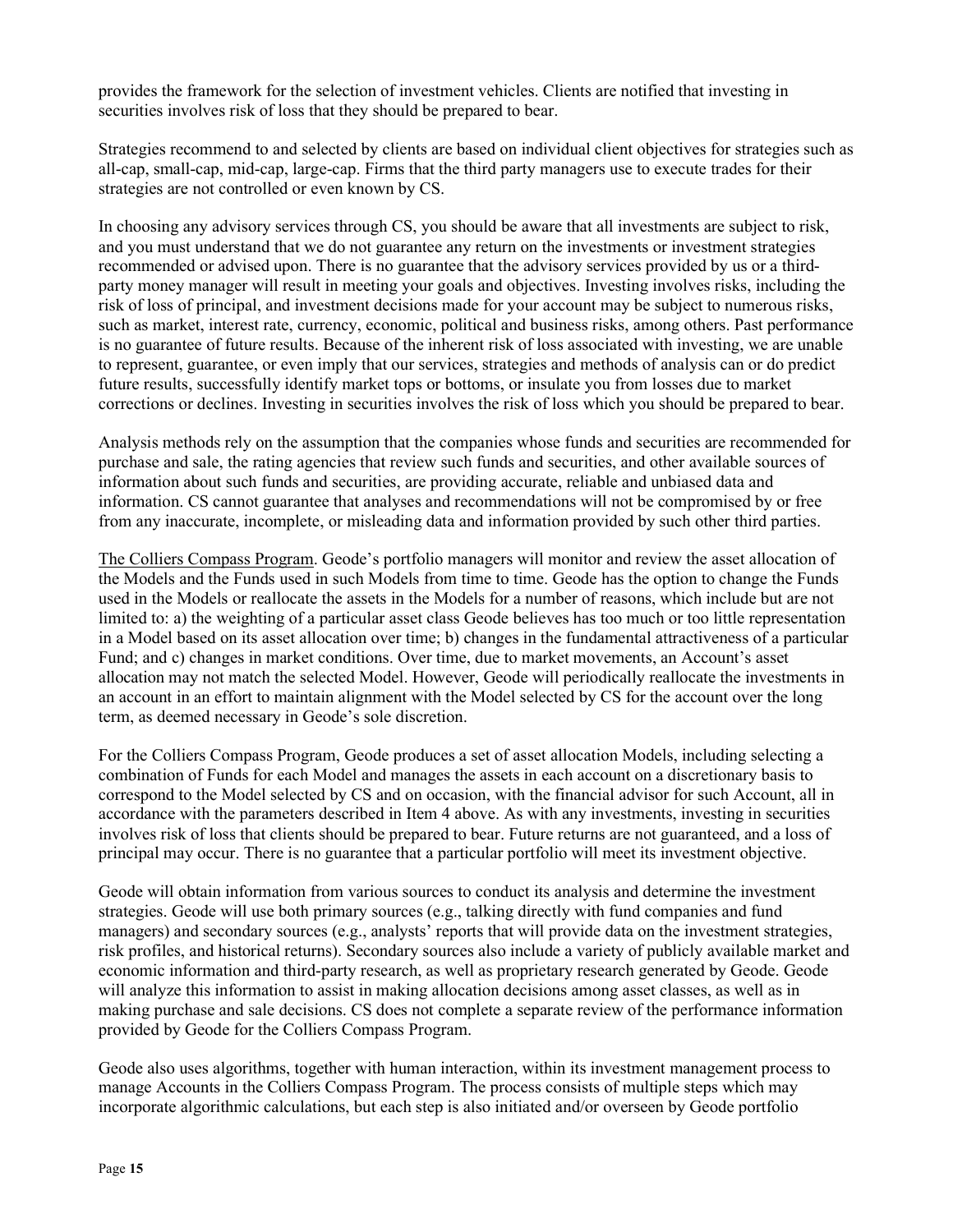managers or operations professionals. As part of the investment process for the Colliers Compass Program, the following steps are performed daily by Geode: data acquisition and quality assurance; portfolio analytics and review; rebalancing and portfolio construction; review and approval of recommended trades; and trade execution. The daily process begins with aggregating data from various systems, including a third-party accounting system, for use in monitoring the portfolios. This data includes account characteristics, portfolio positions and tax lots, deposit and withdrawal requests, transactions and restrictions. Individuals then check this data for completeness, integrity and consistency, reconciling the data to the prior day's information and accounting system records. A third-party service provider is also utilized for reconciliation and account-level and composite performance calculations.

Algorithms are primarily used for two purposes within Geode's investment process with respect to the accounts: assessing the need to make trades for an account and determining which trades to make. Inputs into the algorithms include position and asset class weights in the portfolios and benchmarks derived from holdings data quantities and prices; variances of the individual securities and benchmark indices and how the securities move relative to each other; returns of securities; and transaction data, such as cash flows. Generally, algorithms will not be overridden due to market conditions as stressed markets are factored into Geode's portfolio construction process. Nevertheless, trades are not made for any account without human review and approval.

Geode utilizes a risk-based algorithm to determine whether to make trades to rebalance an account, which calculates predicted active risk (i.e., tracking error), position drift and asset class drift relative to a benchmark. Maximum active risk and drift tolerance values are determined in advance by the portfolio management team and are regularly reviewed for appropriateness. The portfolio management team will review account performance and consider historical simulations in determining these values and whether to make any changes.

Geode utilizes a mean-variance optimization algorithm in determining which trades to make for an account. The optimization algorithm attempts to minimize the risk of a portfolio relative to a benchmark, subject to a set of constraints, including maximum asset class active weights, maximum position active weights, minimum trade sizes, round lots and long only. The algorithm generates a set of trades for an account that is designed to reduce active risk, position drift and/or asset class drift, calculated based on the difference in portfolio weights before and after running the optimization algorithm. Recommended trades generated by the algorithm will be reviewed, and must be approved, by a human portfolio manager prior to execution. Approved trades are then loaded to a third-party order management system for execution. Further information about an account's investment strategy can be found on eMoney.

An underlying mutual fund can restrict future trade activity if it deems its excessive trading policy, as outlined in the respective fund prospectus, has been violated (for example a purchase and sale within a 30-day period). As a result, a mutual fund can reject a trade order if it is deemed to represent excessive trading. In order to comply with a mutual fund's trading polices, the Colliers Compass Program may be required to suspend investment management of the account. In such cases, Geode will cease to manage the account as soon as reasonably practicable. However, the imposition of any such order can take up to one (1) business day to implement, and any trading activity that has commenced or is in process within Geode's trading system shall be completed prior to ceasing management of the account.

Algorithm Risk. Investment advisers will utilize algorithms as part of the various investment management process in managing accounts in the Colliers Compass Program and/or the Envestnet Programs. The algorithms assume that portfolio holdings quantity and price data is accurate and complete. There is a risk that the algorithms and data input into the algorithms could have errors, omissions, imperfections and malfunctions (collectively, "Algorithm Issues"). Any decisions made in reliance upon incorrect data expose clients to potential risks (with or without the use of algorithms). Algorithm Issues are often extremely difficult to detect. Some Algorithm Issues may go undetected for long periods of time and some may never be detected. It is also possible that the algorithms do not accurately and efficiently forecast security and portfolio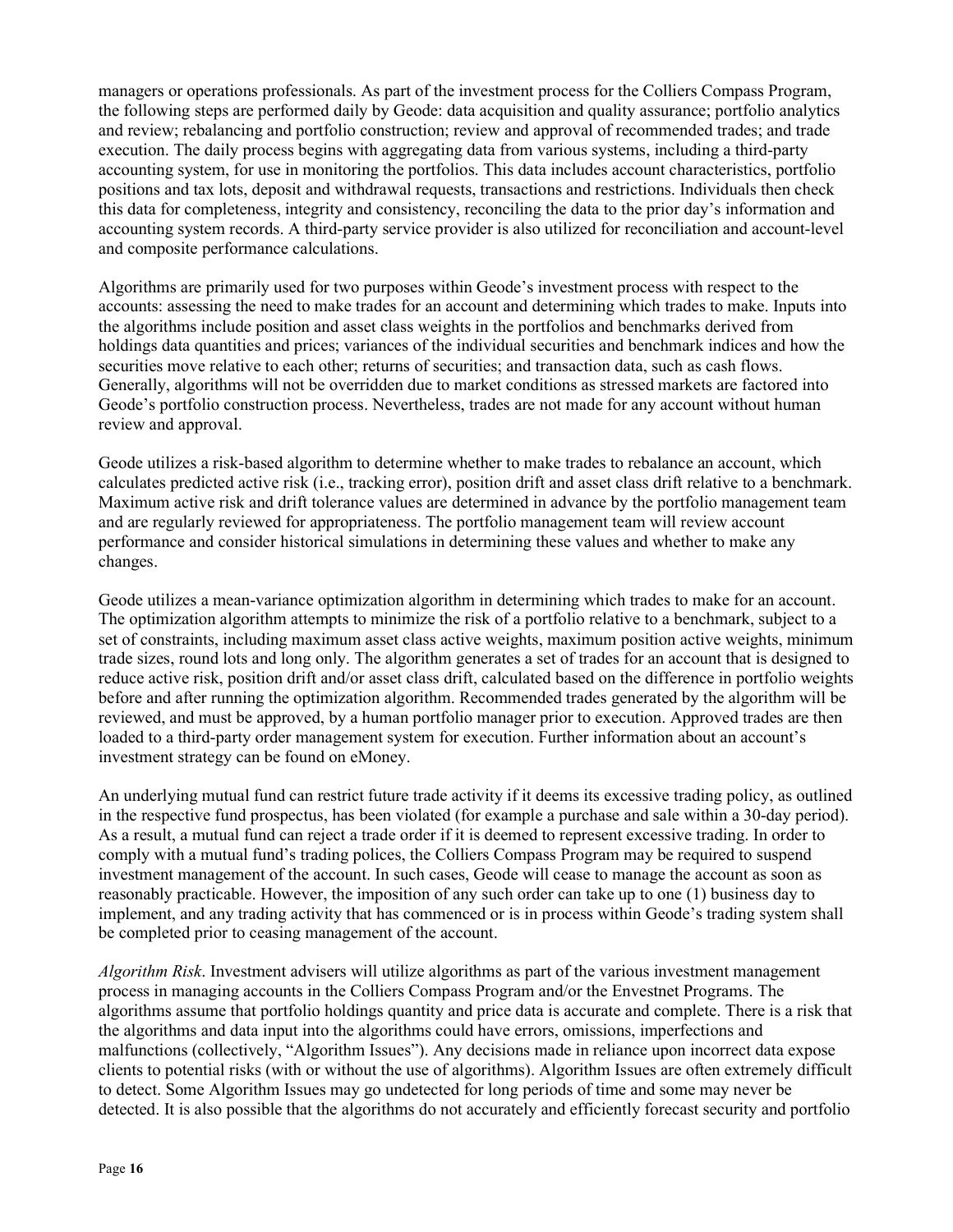risk. These risks are mitigated by testing and human oversight of the algorithms and their output. Geode believes that the testing and monitoring performed on its algorithms and their output will enable Geode to identify and address those Algorithm Issues that a prudent person managing a similar investment program would identify and address. But Algorithm Issues are an inherent risk of investing in the Program and there is no assurance that the algorithms will always work as intended or produce the optimal results.

Cybersecurity Risk. With the increased use of technologies to conduct business, Geode and its affiliates, NFS and its affiliates, Envestnet and its affiliates and CS and its affiliates are susceptible to information security and related risks. In general, cyber incidents can result from deliberate attacks or unintentional events and arise from external or internal sources. Cyberattacks include, but are not limited to: gaining unauthorized access to digital systems (e.g., through "hacking" or malicious software coding) for purposes of misappropriating assets or sensitive information; corrupting data, equipment or systems; or causing operational disruption. Cyberattacks are also carried out in a manner that does not require gaining unauthorized access, such as causing denial-of-service attacks on websites (i.e., efforts to make network services unavailable to intended users). Cyber incidents affecting any of the advisory programs or parties involved or any other service providers (including, but not limited to accountants, custodians, transfer agents, and financial intermediaries used by a fund or an account) have the ability to cause disruptions and impact business operations, potentially resulting in financial losses, interference with the ability to calculate net asset value ("NAV"), impediments to trading, the inability to transact business, destruction to equipment and systems, violations of applicable privacy and other laws, regulatory fines, penalties, reputational damage, reimbursement or other compensation costs, or additional compliance costs. Similar adverse consequences could result from cyber incidents affecting issuers of securities in which a Fund or account invests, counterparties with which a Fund or account engages in transactions, governmental and other regulatory authorities, exchange and other financial market operators, banks, brokers, dealers, insurance companies and other financial institutions (including financial intermediaries and service providers), and other parties

### ITEM 9: DISCIPLINARY INFORMATION

Registered investment advisers are required to disclose all material facts regarding any legal or disciplinary events that would be material to your evaluation of CS or the integrity of our Management.

All of the disclosures on the Firm's Form ADV pertain to its broker dealer and investment banking activities. On October 14, 2019, CS submitted a Letter of Acceptance, Waiver and Consent to FINRA in which the firm was censured, fined \$25,000 for Municipal Securities Rulemaking Board (MSRB) Rule violations, and required to revise its Written Supervisory Procedures (WSPs). Without admitting or denying the findings, the firm consented to the sanctions and to the entry of findings that it failed to make timely submissions or to submit accurate information regarding the result of an interest rate reset for Variable Rate Demand Obligations (VRDOs) to the MSRB's Short-Term Obligation Rate Transparency (SHORT) system. The findings stated that the firm failed to establish and maintain a supervisory system, including WSPs, reasonably designed to achieve compliance with the firm's obligations to make accurate and timely submissions to the SHORT system. The firm paid the fine and updated its WSPs.

On November 28, 2016, without admitting or denying the findings, the firm consented to the sanctions and to the entry of findings that the firm did not adequately supervise a registered representative who (a) placed trades for two customers without first contacting them, and (b) made unsuitable recommendations. The firm was censured, fined \$140,000, and required to pay \$78,910 in restitution to a customer. The firm paid the fine and restitution.

On October 18, 2016, without admitting or denying the findings, Jeffrey D. Jacobson consented to the entry of findings that he did not adequately supervise a registered representative (formerly employed at CS) who (a) placed trades for two customers without first contacting them, and (b) made unsuitable recommendations. Jacobson was given a 15 day suspension from all Principal/Supervisory roles, and paid a fine in the amount of \$7,500.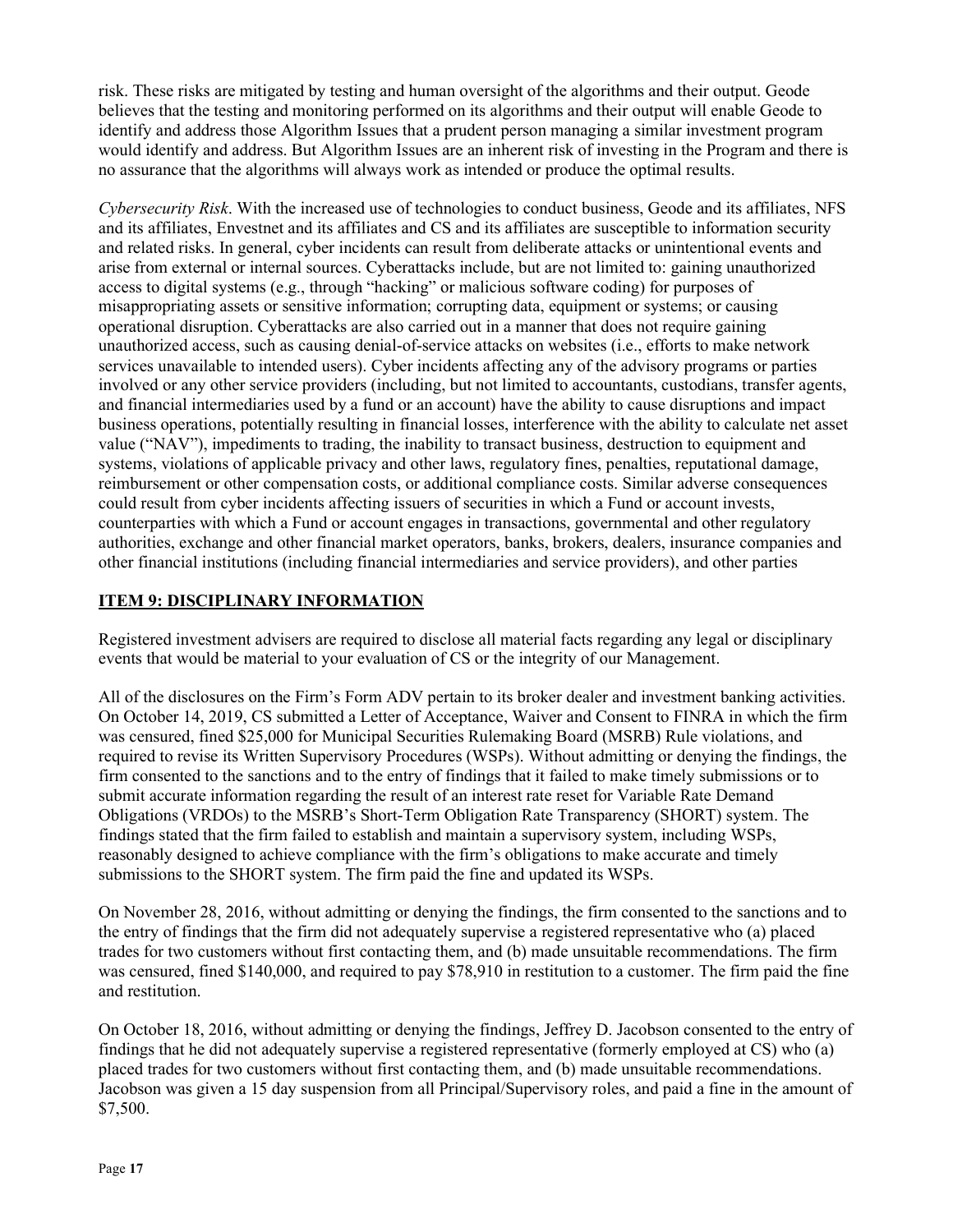On June 8, 2016, without admitting or denying the findings, CS consented to the sanctions and to the entry of findings that it provided underwriting services for issuers with which it had active "blanket" financial advisory agreements. The findings stated that the blanket agreements were not limited by time or specific issuances of bonds. Rather, the agreements outlined the firm's responsibilities as financial advisor for all "projects that require the issuance of obligations". The firm's responsibilities to the issuers included recommending the type or types of bonds to be utilized, assisting in determining the amount of financing required and recommending financing or refinancing programs to fit the issuers' resources and requirements. In exchange for financial advisory services, the firm would have received a fee for each specific bond issue. Despite these blanket financial advisory agreements, the firm provided municipal underwriting services to the municipal issuers with which it had blanket financial advisory agreements. The firm was compensated only as an underwriter for those issuances. The firm was censured and fined \$50,000.

CS submitted an Offer of Settlement to the Securities and Exchange Commission which was accepted on June 18, 2015 and in which the firm, without admitting or denying the findings, consented to cease and desist from committing or causing any violations and any future violations of the Section  $17(a)(2)$  of the Securities Act; pay a civil monetary penalty in the amount of \$250,000 to the Commission; and retain an independent consultant to conduct a review of its policies and procedures as they relate to municipal securities underwriting due diligence. The Commission found the firm to have willfully violated Section 17(a)(2) of the Securities Act. This matter involved violations of an antifraud provision of the federal securities laws in connection with the firm's underwriting of certain municipal securities offerings. The Commission stated that the firm, a registered broker-dealer, conducted inadequate due diligence in certain offerings and as a result, failed to form a reasonable basis for believing the truthfulness of certain material representations in official statements issued in connection with those offerings. This resulted in the firm offering and selling municipal securities on the basis of materially misleading disclosure documents. The violations were self- reported by the firm to the Commission pursuant to the Division of Enforcement's Municipalities Continuing Disclosure Cooperation (MCDC) Initiative.

CS submitted a Letter of Acceptance, Waiver and Consent to FINRA on January 15, 2013 in which CS was censured, fined \$47,500 for MSRB Rule violations, and revised its Written Supervisory Procedures regarding interest rate reporting requirements. Without admitting or denying the findings, the firm consented to the described sanctions and to the entry of findings that it failed to submit interest rate reset information for Variable Rate Demand Obligations (VDRO) to the MSRB Short-Term Obligation Rate Transparency (SHORT) system within the time requirements prescribed by MSRB Rule G-34. The findings stated that the (a) Firm failed to record correct information on the Order Memorandum regarding the interest rate reset for the VDRO transactions reported to the short system; (b) Firm's supervisory system did not provide for supervision reasonably designed to achieve compliance with applicable securities laws, regulations and MSRB rules concerning interest rate reporting requirements; (c) Firm failed to submit accurate information regarding the result of an interest rate VDRO reset in numerous instances to the SHORT system within the time requirements prescribed by MSRB Rule g-34; (d) Firm failed to submit accurate information regarding the interest rate reset time in certain instances to the SHORT system within the time requirements prescribed by MSRB Rule G-34; (e) Firm failed to document certain information related to submissions made to the SHORT system; (f) Firm failed to submit accurate information regarding the result of an interest rate VDRO reset for a Committee on Uniform Securities Identification Procedures (CUSIP) to the SHORT system within the time requirements prescribed by MSRB Rule G-34; and (g) Firm failed to submit accurate information regarding the interest rate reset time for the CUSIP in some instances to the SHORT system within the time requirements prescribed by MSRB Rule -34.G

To obtain information about CS's investment adviser's disciplinary history, you may visit adviserinfo.sec.gov. For information on any broker-dealer related disciplinary events for our broker-dealer go to brokercheck.finra.org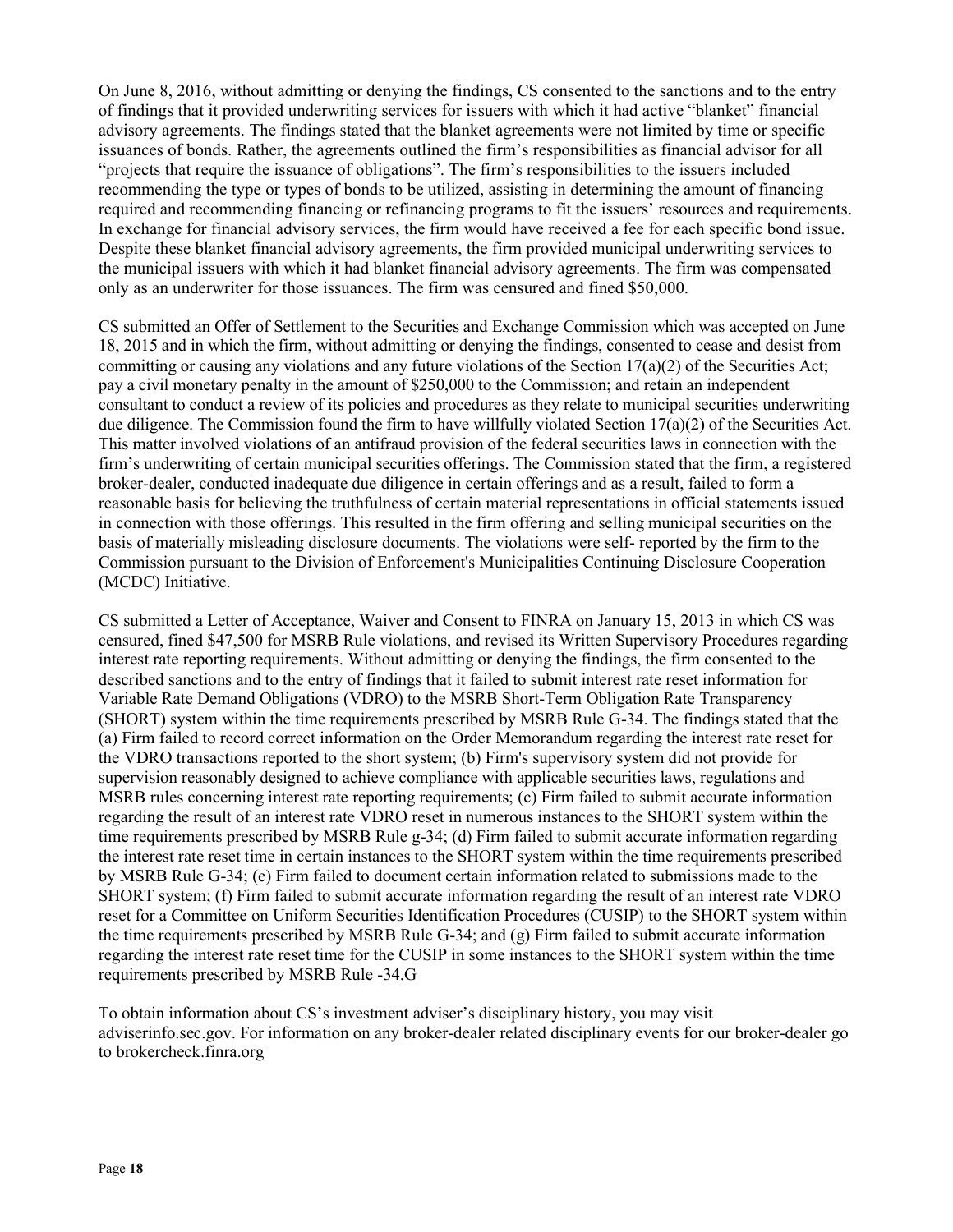# ITEM 10: OTHER FINANCIAL INDUSTRY ACTIVITIES AND AFFILIATIONS

CS is a national investment advisory firm providing advisory and other financial services to individuals, pension and profit-sharing plans, charitable organizations, corporations or other businesses. CS is wholly owned by Colliers Mortgage Holdings LLC ("CMH"). The principal indirect and ultimate owner of CS is Colliers International Group Inc. Colliers Insurance Agency LLC, a Delaware LLC and wholly-owned subsidiary of CMH is located at 90 South Seventh Street, Suite 4300, is a Minnesota licensed insurance agency.

Any securities investments recommended by your Advisor must be made through CS, and all checks for related to your investment accounts must be made out to "National Financial Services LLC". You should immediately contact jeff.jacobson@colliers.com if you are asked by your financial advisor to make any investments outside of CS or if you are asked to make an investment payment to your financial advisor or his/her outside business or any other third-party.

# ITEM 11: CODE OF ETHICS

CS has adopted a Code of Ethics which is designed to:

- Prevent investment activities by persons with access to certain information that might be harmful to clients or that might enable such persons to illicitly profit from their relationship with clients;
- Summarize the written policies and procedures designed to prevent the misuse of material, nonpublic information in violation of the 1934 Act, the Advisers Act, or the Rules and Regulations hereunder, as required by Section 15(f) of the 1934 Act and Section 204(a) of the Advisers Act;
- Put customers' interests first. CS seeks to foster a reputation for integrity and professionalism. That reputation is a vital business asset. The confidence and trust placed in CS by investors is something CS values and endeavors to protect; and
- Ensure that all personal securities transactions by employees are conducted consistent with the Code and in such a manner as to avoid actual or potential conflict of interest or abuse of an individual's position of trust and responsibility.

Specifically, in accord with SEC and state rules relating to record keeping by investment advisers, CS requires prompt reports on all transactions covered by the Code. CS further requires that all brokerage account relationships be disclosed, that CS receive duplicate confirmations of transactions and custodial account statements, and annual certifications of compliance with the Code of Ethics from all covered persons.

A copy of the Code will be provided upon request to clients and potential clients.

# OUR CLIENT PRIVACY PLEDGE

At Colliers Securities LLC our clients' trust is important to us. Because you trust us with your financial and other personal information, we take the safeguarding and respect of this information seriously. In order to maintain that trust we pledge to protect your privacy by striving to adhere to the policy outlined below.

Personal information we obtain is limited but may come to us through account opening documents, updates of such information and your account history with us. The type of information collected is personal financial information, transactions and various other similar items of personal information. This information is important to our providing the best services to you.

There may be times when such information is provided to our affiliates to enable us to receive services such as compliance matters. Also, we provide such client information to National Financial Services LLC, our clearing firm. The client information provided is essential to our servicing your account. We may disclose such information to other third parties when we believe it necessary for the conduct of our business, or where disclosure is required by law.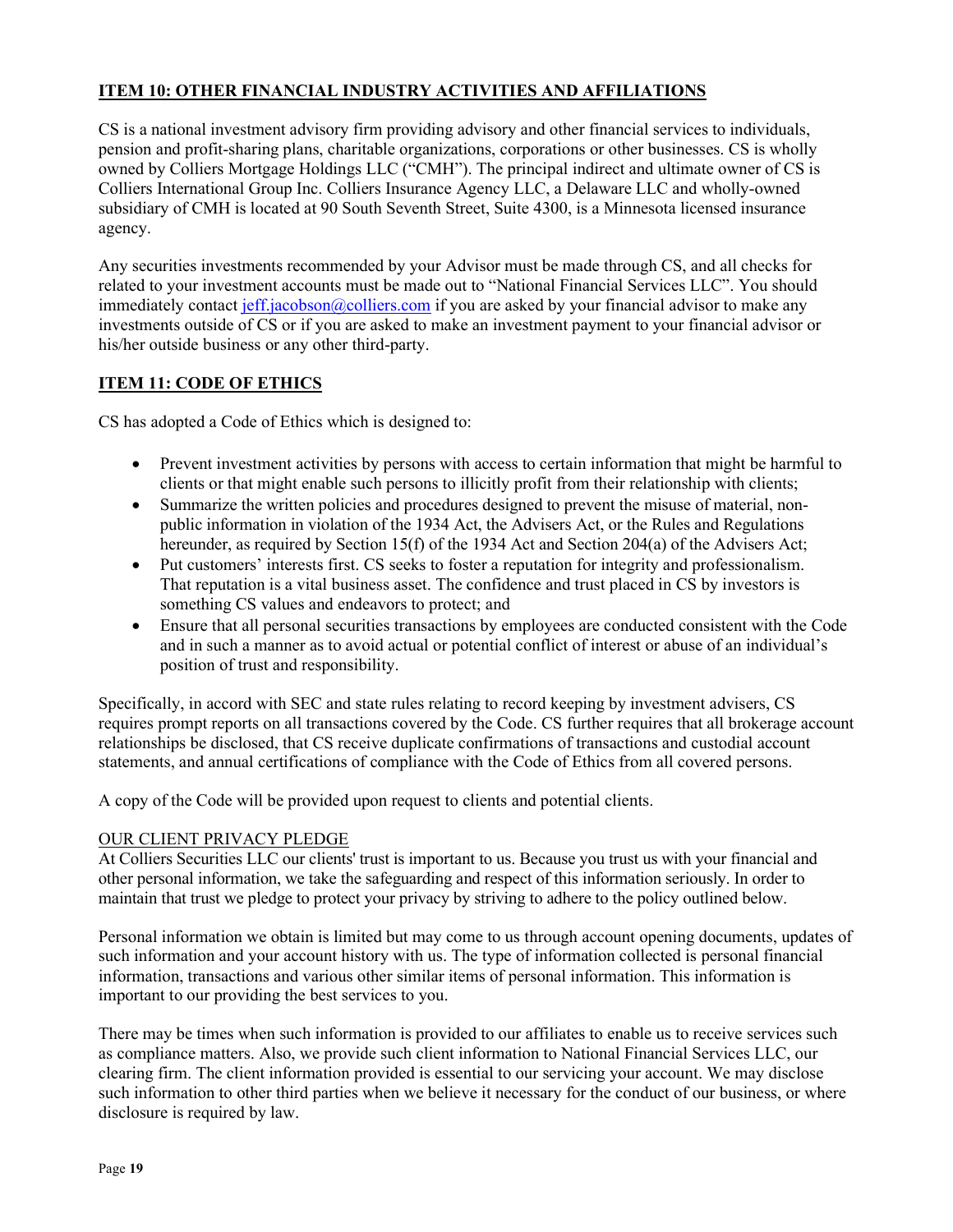It is our policy that we do not provide current or former customer names and account information to any outside firms, persons or organizations (such as catalogue or direct mail companies) unless there is a preexisting relationship you have established (i.e. power of attorney, request for duplicate confirmations or other similar items) and you have provided authority for us to do so or in situations where we have a legal or regulatory obligation to provide such information.

It is our policy to not provide any other businesses with any information specific to accounts maintained by Colliers Securities LLC for the purpose of marketing or business leads.

Personal information is protected in various manners. All employees are subject to a policy regarding confidentiality. Employees who violate our Privacy Policy are subject to disciplinary process. In addition, our internal systems are secured through encryption technology, passwords, and physical safeguards. We strive to maintain the confidentiality of your account and any other personal information.

# ITEM 12: BROKERAGE PRACTICES

CS is registered with the SEC as a broker-dealer pursuant to the Securities Exchange Act of 1934. For any services that could use the Firm's trading desk and when best price and execution can be obtained through the Firm's own trading desk, CS anticipates that it will execute such transactions through its trading desk for Colliers Director accounts. Any proposed principal transactions by a client with CS or any of its affiliates will be subject to the prior authorization of the client, and all completed agency transactions affected by and through CS will be in accordance with regulatory requirements.

Certain clients of CS may have investment objectives and policies similar to those of other clients. It is the policy of CS to allocate advisory recommendations and the placing of orders in a manner that is deemed equitable by CS to accounts involved. When two or more of the clients of CS are purchasing or selling the same security on a given day from, to or through the same broker or dealer, such transactions will be averaged as to price.

# Information about Custodian

As custodian of your brokerage account, Custodian, at the direction of CS, is responsible for:

- The execution, clearance, and settlement of securities transactions
- Preparing and sending transaction confirmations and periodic statements of your account
- The custody (or safekeeping), receipt, and delivery of funds and securities
- The extension of margin credit upon approval

As a registered broker-dealer, Custodian is subject to the rules and regulations of the SEC, FINRA, and other exchanges of which Custodian is a member, and the MSRB. Custodian is also a member of the New York Stock Exchange (NYSE) and SIPC.

CS chooses to use Custodian based on several important factors, including the fact that Custodian and CS have an agreement currently in place. Other factors are outlined below. The commissions to us and Custodian may be higher or lower than those obtainable from other broker-dealers in return for the products and services offered. While we consider our rates competitive, they are not necessarily the lowest possible commission rates available for your account transactions. Not all investment advisers require their clients to use a specific custodian. Through the relationship with NFS, we receive substantial economic and non-economic benefits. These benefits include, but are not necessarily limited to:

- Receipt of duplicate confirmations and bundled duplicate statements
- Online Access for Clients to access their account information
- Availability of third-party research and technology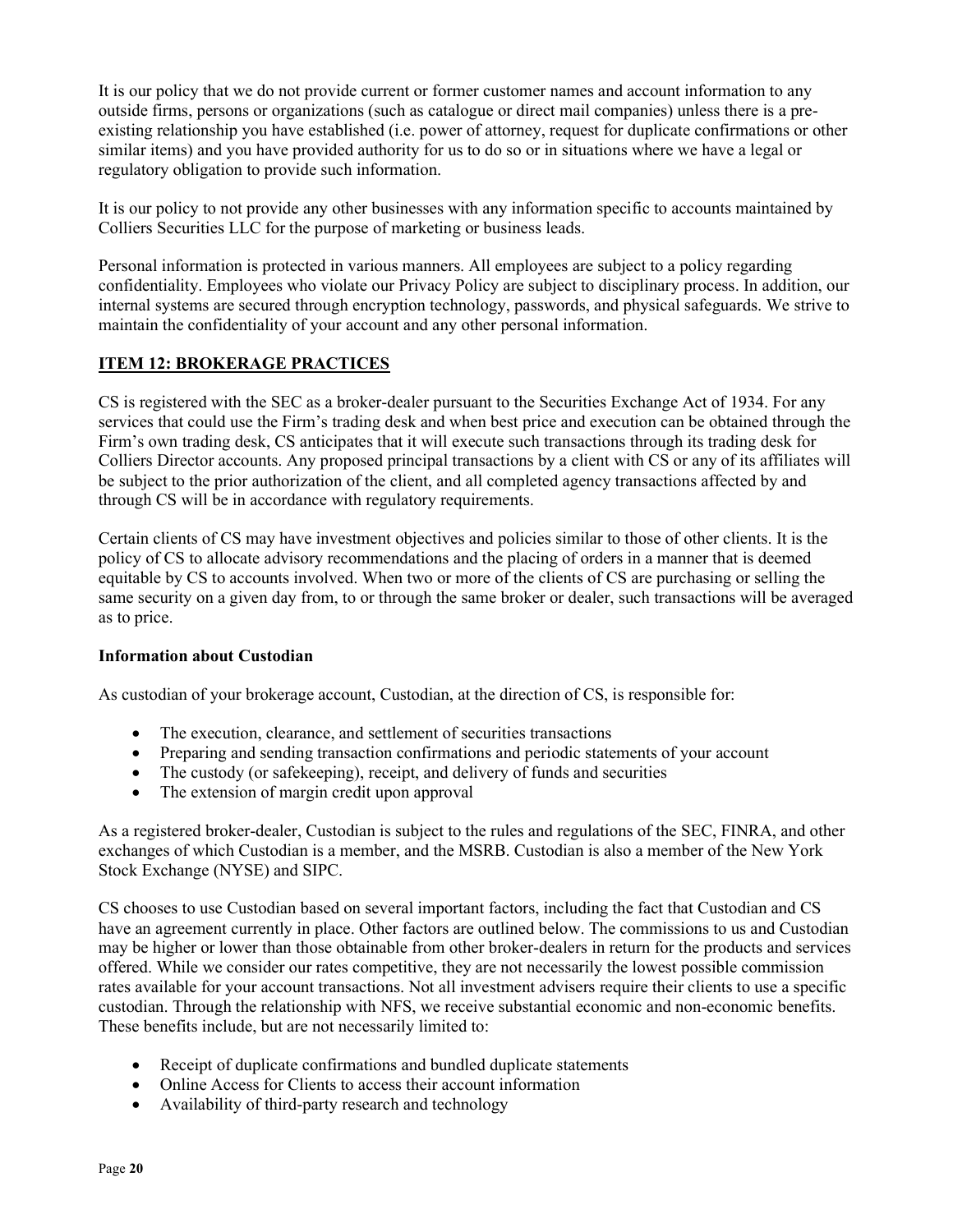- Access to trading and capital markets desks
- Access to operational and platform solutions that are integrated with Custodian' offerings
- Trading and custodial experience
- The ability to have advisory fees for CS Programs directly debited from Client accounts (in accordance with federal and state requirements)
- Electronic download of trades, balances and position information
- Access to an electronic communications network for Client order entry and account information.

# CONFLICTS OF INTEREST

CS endeavors to provide investment advisory programs to clients at a cost that is reasonable in relation to the services provided. In evaluating CS's advisory programs, you should be aware that CS and its affiliates earn compensation from several sources related to your account, which are in addition to the annual Advisory Fee. There are also conflicts of interest presented with the various investment advisory programs.

### Wrap Fee Advisory Programs

Transactions in the Envestnet Programs and the Colliers Compass Programs are generally executed through NFS. By recommending clients invest through one or more of these programs, CS is recommending trade execution services through NFS. In both Envestnet and Colliers Programs, clients authorize and direct transactions to be executed through NFS, subject to the manager's duty to seek best execution.

The Colliers Compass Program. Clients should understand that Geode, the Sub-Advisor to CS in the Colliers Compass Program has a financial incentive to invest account assets in Funds that it sub-advises and that this financial incentive creates a conflict between the interests of Geode and CS and its Clients. In addition, due to Fidelity's involvement in the Colliers Compass Program, as described above, conflicts of interest also arise because Fidelity receives an actual or perceived economic or other benefit from client accounts in the Program. These conflicts result when, for example: a) Geode invests in a Fund for which Fidelity receives management fees; b) client accounts are serviced by Fidelity and Fidelity receives compensation for providing various services relating to the underlying Funds held in accounts, which include trade execution and trade clearing fees, shareholder servicing fees, recordkeeping fees, and custody fees; and c) Fidelity receives compensation from the use of BlackRock ETFs by Geode.

These conflicts of interest are mitigated by the use of a Credit Amount that reduces the amount of the fees paid by Client, as applicable, for the Program by the amount of compensation received by Geode and Fidelity as a result of investments by the Accounts in Fidelity Funds, Fidelity ETFs and ETFs managed by BlackRock. In addition, Geode's investment professionals do not generally receive differential compensation based on the amount of Fidelity or non-Fidelity products used in the Program. Pursuant to a contractual long-term marketing arrangement between Fidelity and BlackRock, Fidelity receives compensation from BlackRock in connection with the purchase of BlackRock ETFs in certain Fidelity investment programs, including Colliers Compass Program. However, any such amounts received by Fidelity as a result of the investment of Account assets in BlackRock ETFs pursuant to this arrangement will be credited towards the fees payable to NFS, as the case may be, and Geode for the Program, as described below. This arrangement allows the Program to offer BlackRock ETFs to Clients at a lower overall cost than other third-party advised ETFs.

The Envestnet Programs. Envestnet identifies in its Form ADV Part 2 disclosures certain relationships it maintains that may introduce conflicts of interest and ways in which it endeavors to mitigate any conflicts.

### Third-Party Compensation

Compensation from our Custodian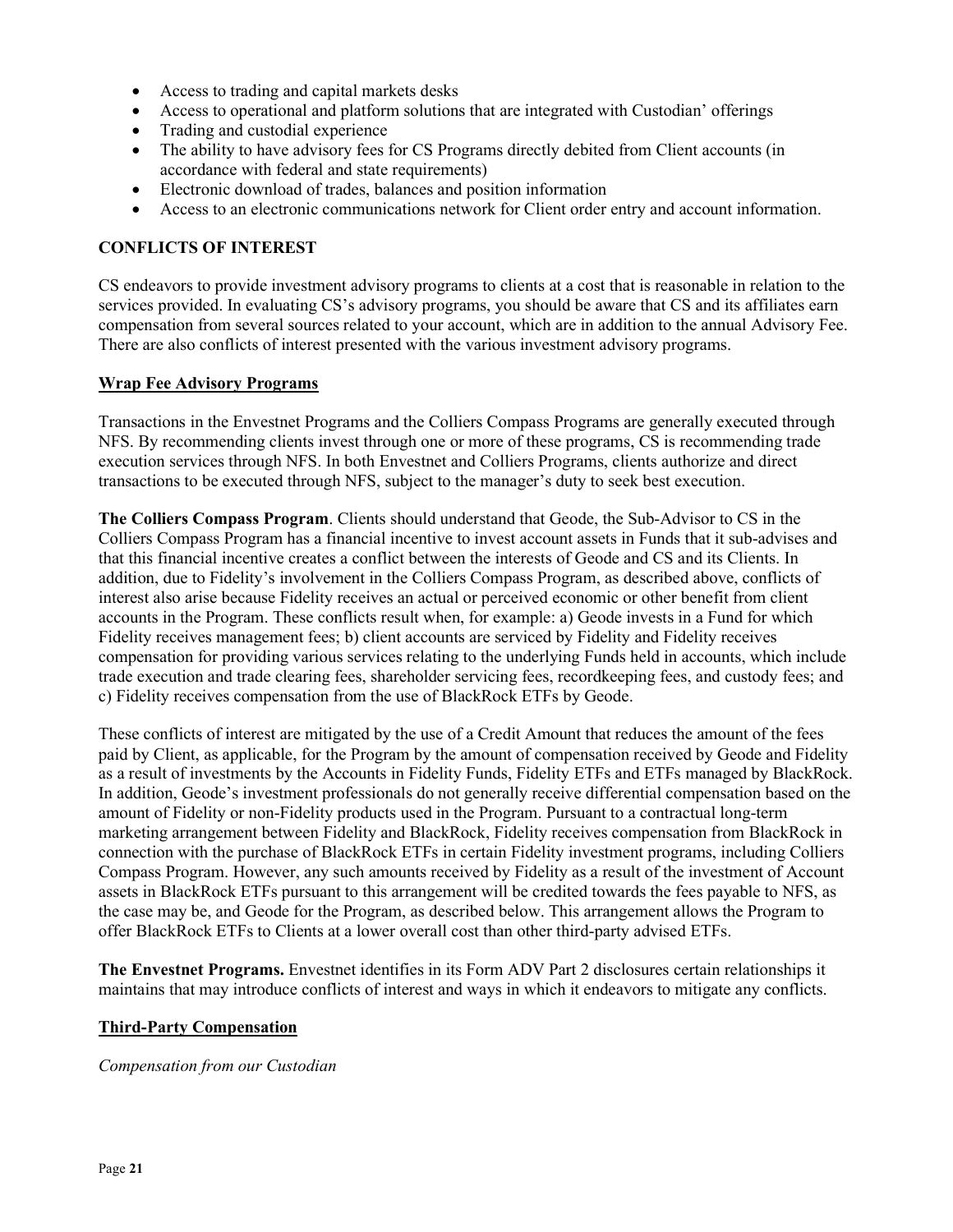A large percentage of CS's brokerage and advisory clients maintain accounts with our Custodian, NFS, which serves as the custodian for CS's clients' assets, including substantially all of CS's managed accounts. In addition to executing and clearing transactions for CS's advisory and brokerage clients, CS's clearing relationship with NFS provides CS's broker-dealer with substantial economic benefits by using itself as the broker-dealer and Custodian as the clearing firm for its accounts rather than an unaffiliated broker-dealer. For example, CS adds a substantial markup to Ticket Charge Fees and certain other brokerage account charges and fees that are assessed to CS client accounts (e.g., ACAT fees, bounced checks fees, wire transfer fees and service fees applied to transactions).

Additionally, CS receives revenue sharing payments from NFS that are derived from certain types of transactions, positions, and assets in client accounts held at NFS. For example, NFS pays CS revenue sharing payments (or 12b-1 fees) based on certain assets held in the Money Market Mutual Fund Sweep Program. Not all money market mutual funds in the Money Market Mutual Fund Sweep Program pay NFS 12b-1 fees, but those that do provide NFS with the ability to pay a portion or all of these 12b-1 fees to CS on a monthly basis per CS's custodial and clearing agreement with NFS provided certain conditions are met. Receipt of these 12b-1 fees creates substantial financial benefits for CS and Custodian. Revenue sharing provides CS and its affiliates with a significant source of revenue. Therefore, it creates an incentive for CS to recommend the purchase of certain mutual funds or offer certain cash sweep options that will yield greater compensation to CS – and this is a material conflict of interest.

Because CS receives significant fees in the form of 12b-1 fees from our clients' participation in the Money Market Mutual Fund Sweep Program, CS has a conflict of interest in offering a Money Market Mutual Fund Sweep Program to you. The greater the amount of cash that is swept into the Money Market Mutual Fund Sweep Program and the total amount of cash for all clients maintained in the Money Market Mutual Fund Sweep Program, the greater the conflict of interest. This also creates a conflict of interest because CS is incentivized to choose client cash sweep options for circumstances relating to and benefiting CS's investment advisory business model, rather than individualized client circumstances.

The revenue sharing payments CS receives from the Money Market Mutual Fund Sweep Program are in addition to, and will not reduce, the annual Advisory Fee – or any Program Fee, Platform Fee or other fee charged to you in connect with the provision of investment advisory services. This increases your cost of investing as well as the money earned by CS. Because the annual Advisory Fee will be applied to any cash and cash alternatives (e.g., money market mutual funds) held within your Account, you will almost always experience negative performance (or lose money) on the cash asset allocation for your account if the annual Advisory Fee charged on your cash and any cash alternatives is higher than the return you receive on any cash swept to the Money Market Mutual Fund Sweep Program and on any cash alternatives. This also creates a conflict of interest because CS earns more from the Money Market Mutual Fund Sweep Program balances in investment advisory accounts than it would if such balances were held outside of the Money Market Mutual Fund Sweep Program or outside of the investment advisory account entirely, creating an economic incentive for CS to recommend advisory assets in cash be swept in the Money Market Mutual Fund Sweep Program.

If you use the Money Market Mutual Fund Sweep Program, you may work with your financial advisor to purchase other investments with your Money Market Mutual Fund Sweep Program balances. These investments can be other cash alternatives, such as money market funds, or other non-cash investments as allowed under the advisory program you have chosen. Any advisory program managed by a third-party money manager generally has restrictions on investment selections that can be made by you. When investing in the Colliers Director Program, you decide how the amount to invest in the Money Market Sweep Program. On the other hand, when investing in the Envestnet Programs, a third-party money manager will ultimately require a certain level of cash or cash equivalents to be maintained in advisory accounts.

In all circumstances, CS manages its conflicts of interest through written disclosure to you and enforcement of supervisory policies and procedures reasonably designed to ensure that CS and your financial advisor make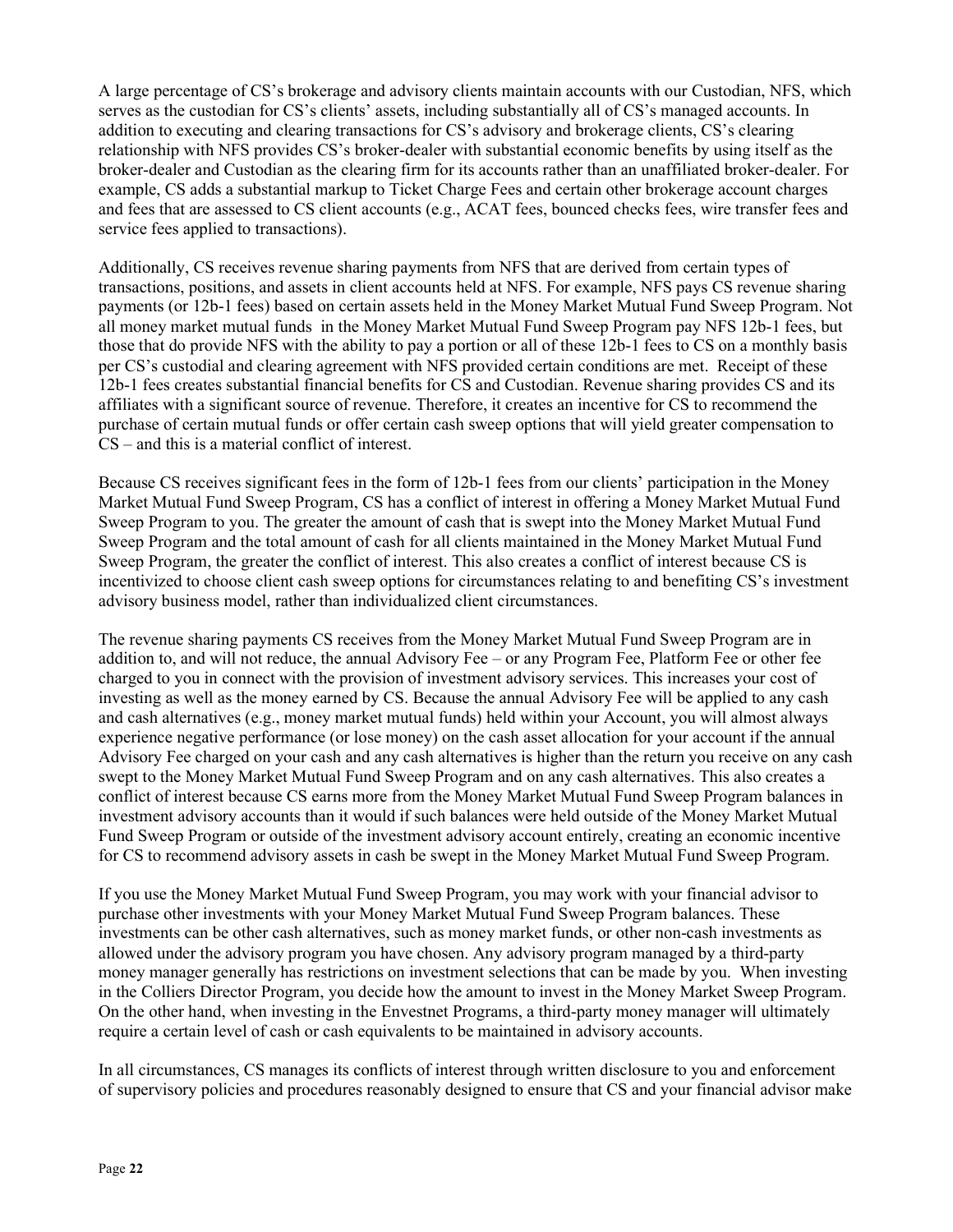recommendations that are suitable for you regardless of the possible incentives (monetary or non-monetary) to CS or your financial advisor.

### Margin Interest

The use of margin is permitted in some fee-based investment advisory programs, including Envestnet and Colliers Director. A margin debit balance is created by borrowing against your account which gives you access to cash and/or the ability to purchase additional securities. Using margin increases the market value of the account's, which in turn increases the amount of the annual Advisory Fee you pay and the amount of compensation CS and your financial advisor earn. It is a conflict of interest for CS or your financial advisor to recommend that you borrow on margin in your account for any reason because CS and your financial advisor receives greater compensation from the increased market value of your account. It is also a conflict of interest if you borrow on margin in your account because CS (but not your financial advisor) receives compensation on the interest you pay on your margin debit balance. Specifically, CS marks up the interest rate that you pay on margin balances over and above the base interest rate charged by Custodian on margin debits. This additional interest is retained by CS as compensation. You are encouraged to evaluate the interest rates you pay by borrowing on margin and compare those interest rates to other available sources of credit (or lenders) from which you can borrow, as the interest you might be charged by borrowing on margin may be greater than loans available to you elsewhere.

### Credit Interest for Non-Sweep Cash Balances

Accounts that do not participate in a sweep option are eligible for credit interest on cash balances. CS, in its capacity as a broker-dealer, receives a percentage of the credit interest after payment is credited to accounts. CS earns interest from this temporary investment of cash balances before they are deposited in a sweep program. These credits are not shared with clients or our financial advisors.

### Mark-Ups on Custodian's Fees

CS, at its discretion, adds a markup to the various fees detailed in the CS Schedule of Fees that are assessed by its Custodian and paid by clients. CS decides how much and which fees will be marked up. Not all brokerage firms markup these or other fees. The markup on these fees generate additional revenue for CS. The actual fees and charges that clients will incur are dependent upon the type of account and the nature and quantity of the transactions that occur, the services that are provided, or the positions that are held in the account. The markup on various fees is a material conflict of interest because CS is incentivized to recommend you incur charges included in the Schedule of Fees which, in turn generates more revenue for CS.

For example, Ticket Charge Fees (a charge for each trade) are custodial fees. These fees are separate from any annual Advisory Fee, Program Fee, Platform Fee or mutual fund fees outlined in each mutual funds prospectus and other fees charged to you in connect with the provision of investment advisory services as discussed herein. Ticket charges should be considered when establishing a brokerage or advisory account. Clients generally pay ticket charges on mutual fund transactions. Brokerage accounts are held at CS's custodian, NFS. Recommending you establish an account in the Colliers Director's Program, for example, creates a conflict of interest for CS because CS marks up the Ticket Charge Fees and earns additional revenue when you transact in the account. If there is active trading in your Colliers Director account the Ticket Charges could be significant, and Ticket Charges are a significant aggregate expense for you when considering which investment advisory program is right for you from a cost perspective.

Custodian makes certain mutual funds available through its platform for advisory accounts that do not charge ticket charges on transactions. These are designated by Custodian as NTF (or "No Transaction Fee") Funds. Because CS does not earn any revenue from the lack of a ticket charge when a client purchases a NTF Fund, CS is not incentivized to recommend the purchase of a NTF Fund. This is a material conflict of interest.

### Interest on Cash Debit Balances

When a client's cash account does not have sufficient cash to cover fees charged against it, a cash debit balance is created. CS charges clients interest on the amount of all cash debit balances which accrue in the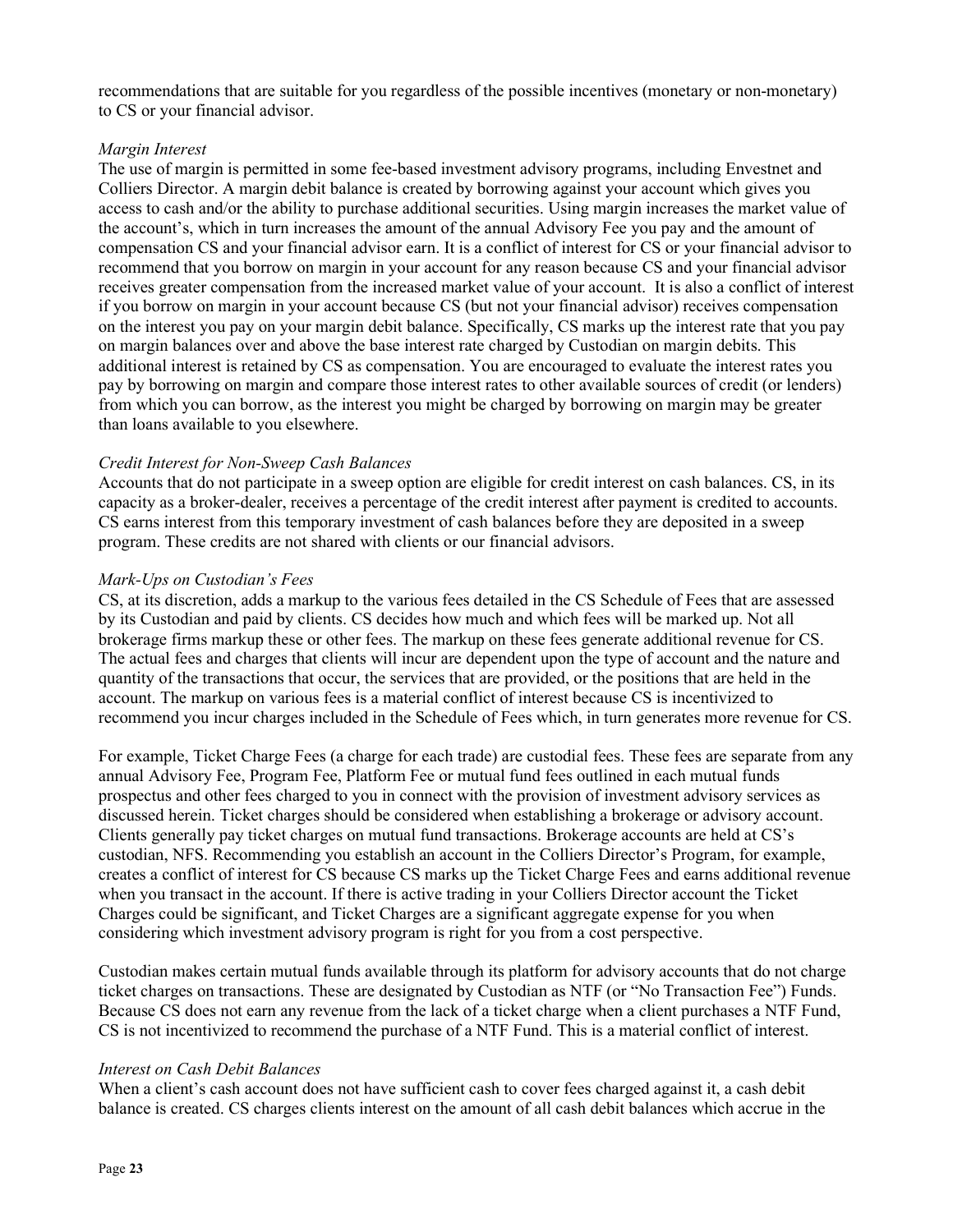account. Clients can avoid being charged interest on cash debits by ensuring there is sufficient cash in the account to pay the Program Fees. Interest on any non-retirement cash account debit balances will accrue beginning on the day that the debit is posted to the account and will be charged to the account at percentage rates above the National Financial Base Lending Rate, NFBLR. This amount of interest which is set by CS is greater than the rate set by the Custodian. CS has the ability to mark-up the interest charged on all cash debits in our Programs for assets held at Custodian and CS will retain all additional interest income generated by cash debit balances in our Programs. The interest chargeable on cash debits in our advisory programs for assets held at Custodian is set by CS at increased amounts of interest. This increases your costs if you carry a cash debit balance and it increases the amount of revenue we receive. Therefore, this is a material conflict of interest.

Other Third-Party Compensation. Other Third-Party Compensation CS receives is generally an expense embedded in the investment, which is ultimately born by investors. This creates an incentive for CS and its financial advisors to recommend investment products that pay CS Third-Party Compensation, but cost you more. Because different products pay us different amounts of Third-Party Compensation, we also have an incentive to recommend those products that pay us more or that pay us ongoing Third-Party Compensation over products that pay us nothing or that pay us only on the sale of the product, rather than ongoing payments. This Third-Party Compensation is not shared directly with your financial advisor, though they do receive indirect benefits.

- Internal Operating Expenses. Some of the costs associated with mutual funds and other investments in either your account include internal operating expenses. Included in these internal operating expenses are management fees, mutual fund 12b-1 fees, shareholder servicing fees and other similar operational expenses. Operating expenses are not paid directly by investors, but are deducted from the investment's assets, which, in effect, reduces your investment returns.
- Account, Operations and Services Fees. There may be other account, operational and service fees charged to your account depending on the type of account (traditional, IRA, UGMA or UTMA, 529 plans, etc.). These fees differ by investment and/or by account type. Some fees, such as account fees, are charged annually, and others are assessed based on the service you request, such as the need to wire funds or your decision to close an account. CS and NFS provide a variety of conditions that may allow you to avoid paying an annual brokerage account fee. These conditions, the annual account fees, and a list of other fees are listed in our Schedule of Fees.
- *Advisory Share Classes and 12b-1 Fees.* Some mutual fund companies offer advisory share classes ("Advisory Shares") designed for fee-based investment advisory programs. The availability of Advisory Shares is determined by the mutual fund company. In general, what differentiates Advisory Shares from traditional mutual fund shares is that Advisory Shares have reduced or eliminated the 12b-1 fees paid to firms that sell the fund, and in some cases also have lower ongoing expenses. The use of Advisory Shares generally provides a lower cost share class to clients which is to your advantage.

CS periodically reviews the fund transactions for 12b-1 fees, and when a 12b-1 fee has been paid to CS, CS will credit the 12b-1 fee it received back to your account, except in two circumstances. First, where 12b-1 fees are paid by money market mutual funds held through the Money Market Sweep Program (which, as discussed above, is a form of revenue sharing between CS and NFS). Second, where CS, in its sole discretion, does not include any mutual fund position that pays a 12b-1 fee in the market value of an account for the purpose of calculating the annual Advisory Fee on a quarterly basis when it is billed to the client. Put differently, CS will retain (and not credit a client's account) with any 12b-1 fees it receives pursuant to CS's revenue sharing arrangement with NFS through the Money Market Sweep Program or where CS retain a 12b-1 fee paid by a mutual fund because CS elects to exclude the account's position in the mutual fund from the market value of the advisory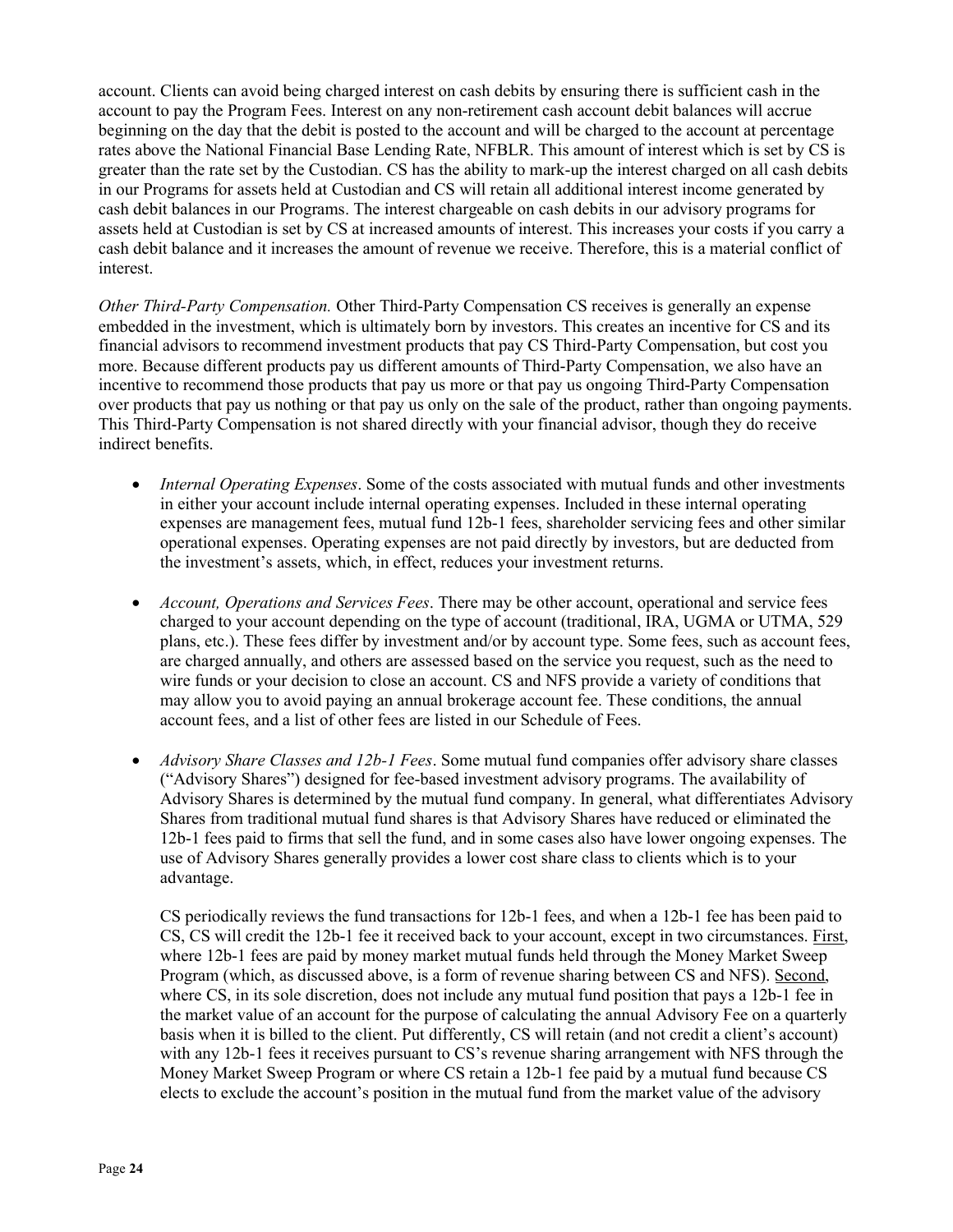account for Advisory Fee billing purposes (which effectively decreases a client's total annual Advisory Fee).

Educational Partners. Third-Party Compensation is also received from Product Sponsors, their affiliates and other business partners on many of the financial products and services offered to our advisory customers. Together we refer to these companies as "Educational Partners." CS' Educational Partners have agreements with CS to provide one-time payments to attend CS conferences to help defray the educational, training, and other costs associated with offering these products to Clients. Payments we receive from our Educational Partners create one or more conflicts of interest. This means that CS is more likely to add securities from our Educational Partners to our list of securities eligible for purchase by customers in our advisory programs. Although the Third-Party Compensation payments received from Educational Partners are not shared with your financial advisor and are not directly tied to the expenses applied to your account, a conflict of interest exists for CS in the selection and recommendation of securities eligible for purchase by customers in our advisory programs sponsored by Educational Partners.

Principal Transactions. A principal transaction occurs when, as your adviser, CS either buys a security from you or sells a security to you, from our own inventory account. When CS participates as a selling group member in underwritings of certain securities, it purchases these securities for its own account. As a brokerdealer, CS is principally engaged in the business of buying and selling securities for its own account and the accounts of others, and in the investment banking business. Principal trades involve conflicts of interest, which include the receipt by CS, in its broker-dealer capacity, of compensation from your transactions and the services provided to you. The profits it shares with the syndicate group members involved in the underwriting of these securities creates a conflict of interest between Colliers and its Clients. However, the fees paid to CS directly by you for these transactions are not different than as set forth in your account agreements.

Transactions Through CS's Broker-Dealer. Security transactions for investment advisory clients will likely occur through CS's broker/dealer. This creates a conflict of interest with investment advisory clients because it incentivizes CS to utilize its broker-dealer for transactions, thereby increasing the revenue to the broker-dealer.

Employee Interest in Certain Securities. CS may recommend the purchase or sale of securities to funds, when it or any of its employees has a position or some financial or ownership interest in the recommended security, even though the funds may have been recommended to investment advisory clients.

CS's Affiliated Insurance Agency. CS also acts as an insurance agency, with products such as variable annuities and life insurance available through that agency. These insurance products are not available in the fund advisory services, nor are they used by the non-affiliated investment advisors. A conflict of interest is created when CS or its Advisors, who maintain proper insurance licensing, recommend its clients transact in insurance products which may also be securities through CS's Affiliated Insurance Agency.

Qualified Plan Rollovers. If you are rolling over assets from an employer-sponsored Qualified Retirement Plan ("QRP"), such as a 401(k), to an Individual Retirement Account ("IRA") with us, you should carefully evaluate all choices which are typically available. These four options include: leaving your assets in your former employer's plan (if permitted), rolling over the assets to your new employer's plan (if permitted), rolling your assets to an IRA with us or another firm, or cashing out the account value. You should consider the following factors, among others, in deciding whether to keep assets in a QRP, rollover to an IRA or cash out: investment options, fees and expenses, the ability to make penalty-free withdrawals and differences in creditor protection. Of these options, CS only earns compensation if you open an IRA account with us. In addition, the costs of maintaining and investing assets in an IRA with us generally involves higher costs than keeping the assets in your current QRP. While we typically offer a broader range of investment options and services than an employer-sponsored QRP, there are no guarantees that the additional investment options will outperform your employer-sponsored QRP.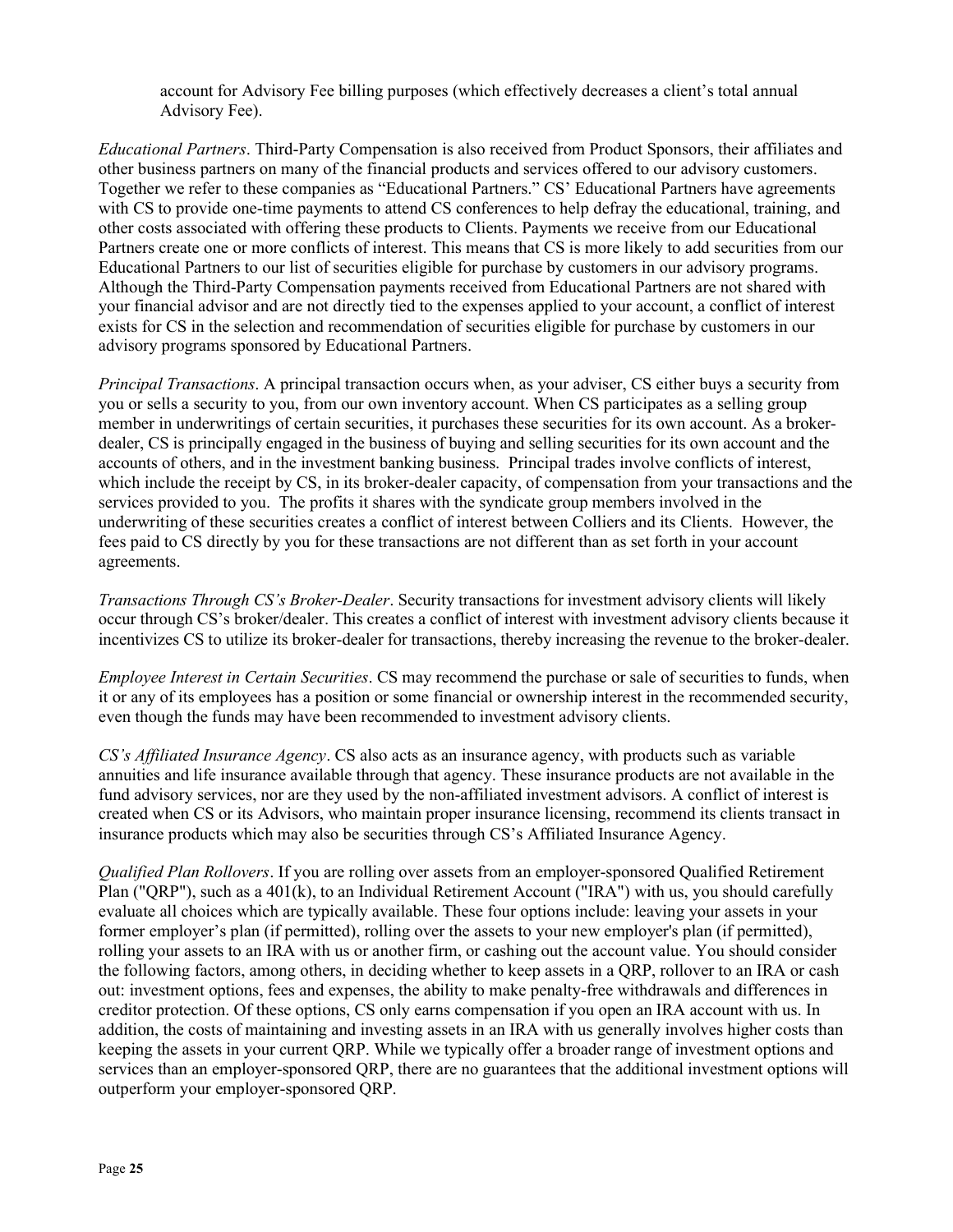### Colliers Compass

CS may, at its discretion, rebate a portion of the Advisory Fee back to accounts of its business affiliates. NFS may, at its discretion, rebate a portion of the Platform Fee back to CS assuming certain thresholds and conditions are met.

### ITEM 13: REVIEW OF ACCOUNTS

Except for wrap accounts, the appropriate Manager, Sub-Manager, or Sub-Adviser reviews accounts regularly and review accounts that are flagged by events.

Wrap accounts are discussed with clients in accordance with each Programs' underlying account agreements.

Clients with wrap accounts invested through an unaffiliated investment adviser are provided with quarterly reports. Currently, all accounts that are in wrap programs are managed by an outside Manager, Sub-Manager, or Sub-Adviser and all non-wrap programs are non-discretionary investment advisory accounts.

### ITEM 14: CLIENT REFERRALS AND OTHER COMPENSATION

CS from time to time may compensate, either directly or indirectly, any person for client referrals. These arrangements are generally referred to as solicitor relationships. CS is aware of applicable state and federal requirements for investment advisors that compensate solicitors and endeavors to comply therewith. CS maintains written supervisory procedures, agreements and client acknowledgments for each relationship where CS pays a solicitor for a client referral.

### ITEM 15: CUSTODY

Custodian sends account statements to you as outlined previously in this Disclosure Brochure (i.e., at least on a quarterly basis), which list your account holdings and their values. CS urges you to carefully review such statements and compare such official custodial records to the account statements that we may provide to you. In the event of any discrepancy between your statements or documents CS sends to you and your Custodian statements, you should rely on the statement from Custodian. You should also rely on the Custodian statements for the cost basis related to your account holdings.

### ITEM 16: INVESTMENT DISCRETION

# OUTSIDE MANAGERS ("Wrap Programs")

### Colliers Compass Program

As discussed more thoroughly in Item 4, clients elect to grant discretionary authority to Geode to select and identify the amount of securities to be bought or sold. In all cases, however, such discretion is to be exercised in a manner consistent with the stated investment objectives for the particular client account.

### Envestnet Programs

As discussed more thoroughly in Item 4, clients elect to grant discretionary authority to a third-party at the outset of an advisory relationship to select the identity and amount of securities to be bought or sold. In all cases, however, such discretion is to be exercised in a manner consistent with the stated investment objectives for the particular client account.